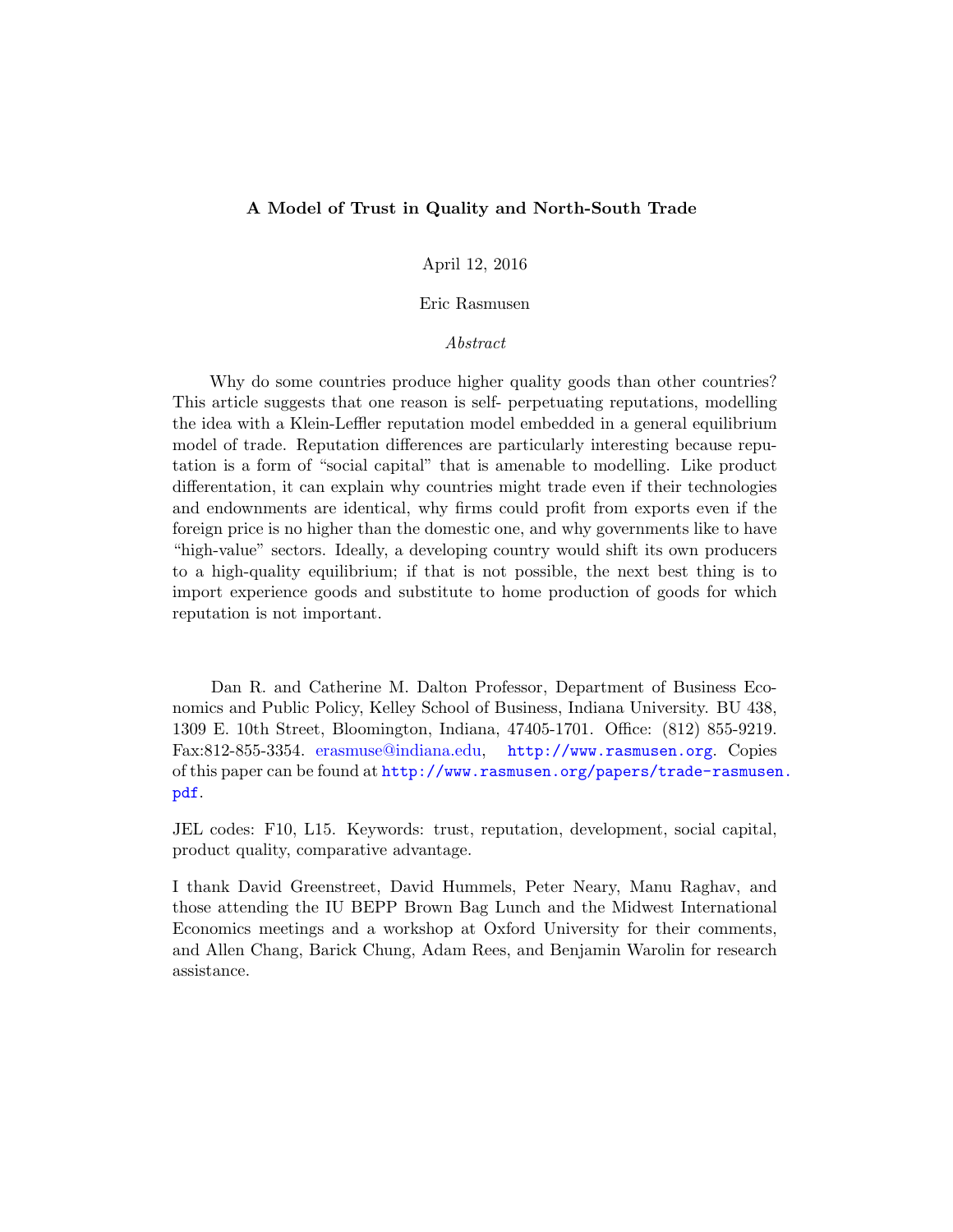## 1. Introduction

Why quality differs among exporters has been studied in many models of international trade. Since Linder (1961), a common theme has been that proximity to buyers is a source of comparative advantage, so that countries whose consumers have a high preference for quality will not only consume high-quality goods but produce and export them. More recent versions of this idea include Murphy & Shleifer (1997), which uses a one-factor, twogood model to make the point that because richer countries have a stronger preference for high-quality goods, we will see efficient differences in quality between goods consumed in different countries; and Hallak (2005) and Choi, Hummels & Xiang (2006), which model the idea in such a way that he can empirically measure how incomes and quality flows interact.

As an alternative, comparative advantage might be based on differences in technologies. In Flam & Helpman (1987), a model of North-South trade, the North has a technological advantage in producing high quality, but products are differentiated and both high and low quality are produced and traded in equilibrium. This approach raises the question, surveyed in Keller (2004), of why technologies would differ across countries. Or, it may be that quality happens to be linked to endowments of particular factors such as capital or skilled labor– or even, conceivably, unskilled labor, which may be the cheapest way to find and eliminate defects.<sup>[1](#page-1-0)</sup>

Empirical studies show that quality does matter. Schott (2004) and Hummels & Klenow (2005) find that prices per unit of various goods vary considerably across exporters and are correlated with the exporters' incomes and endowments of capital and skilled labor, confirming what casual observation would suggest. Hallak (2006) points out that countries with higher prices for a class of good also have higher shares in the export markets in which they sell Navaretti & Soloaga  $(2001)$  find that European transition economies import equipment at lower average prices than does the United States. Hummels & Klenow (2005) use changes in prices over time to extract information on whether product quality has changed; roughly speaking, if prices rise but quantities do not, we might deduce that quality has risen.

<span id="page-1-0"></span><sup>&</sup>lt;sup>1</sup>A rather different view of quality is as a characteristic of intermediate goods, in Grossman & Helpman's 1991 Innovation and Growth in the Global Economy and models that follow it. There, intermediate goods vary in quality, and innovation and technological diffusion allows that quality to increase, good by good.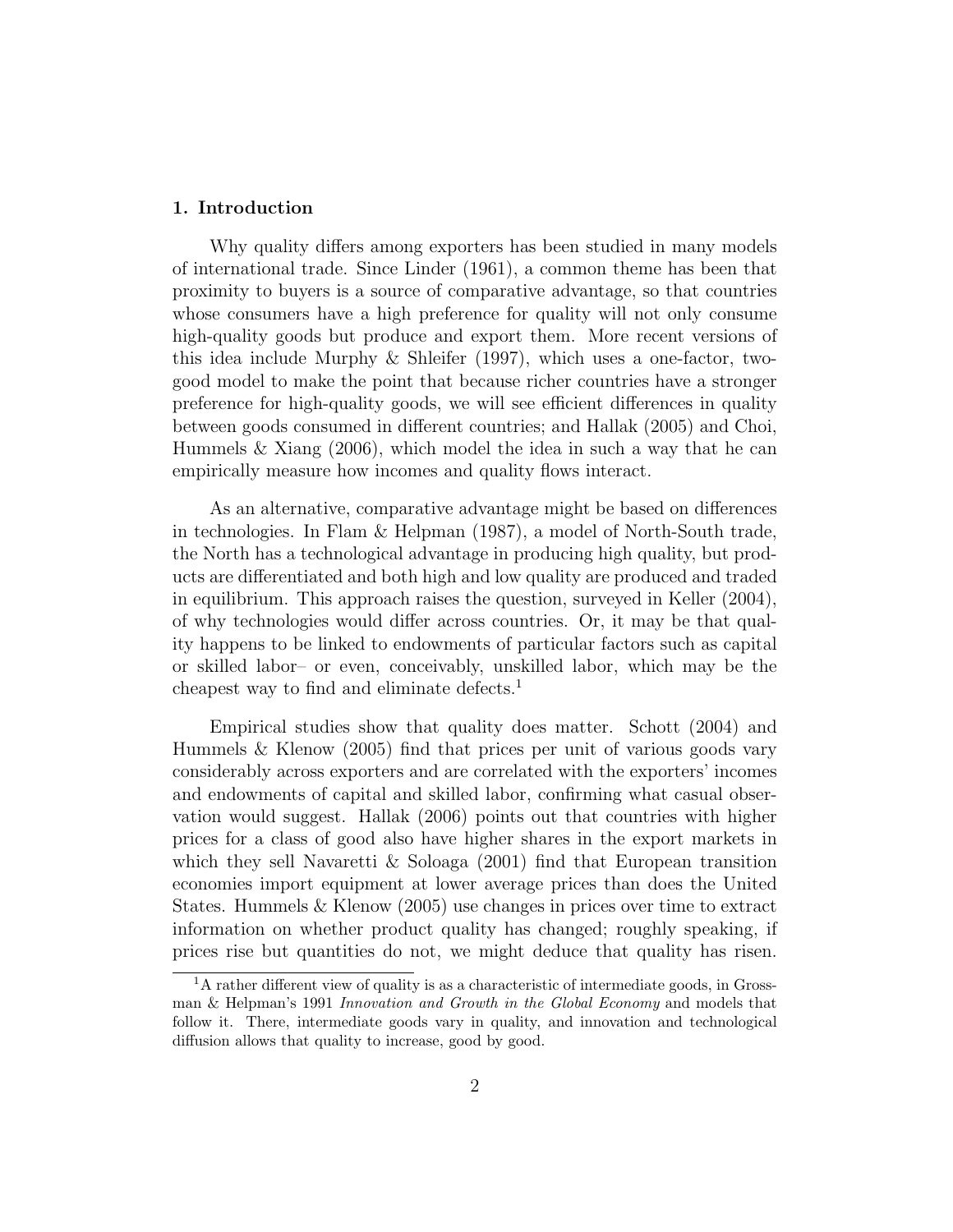There also exists a voluminous literature in marketing and international business on "country of origin effects"; for a survey, see Papadopoulos & Heslop (2002),and for more recent references, see Pappu, Quester & Cooksey (2007). This takes a more psychological approach, trying to determine at what stage of the buying process and to what extent consumers see country of origin as important, and how that interacts with brand name. An example is Johansson & Nebenzahl (1986), which uses questionnaires to find out how closely consumers link brands to countries and how much they would pay for cars of a given brand built in a particular country. Consumers were willing to pay 14% more compared for a Buick made in Germany than for one made in the U.S.A., but 16% less for one made in Mexico. These findings confirm that quality is an important element in international trade, and work continues on trying to measure quality. Another example, much-cited, is Roth & . Romeo (1992), which surveys consumes in Ireland, Mexico, and the United States to see how perceptions of different country's product qualities vary across type of product.

The present paper constructs a theoretical model of product quality, but will take a different line of attack. Rather than looking at differences in countries' consumption preferences, technologies, or endowments, I will focus on the problem of whether firms can persuade customers of the high quality of their experience goods, goods whose quality the consumer cannot verify before purchase. The quality of insurance or a consultant's services must be taken on trust, since it cannot be verified till after the purchase and for some buyers may never be verifiable. Why, then, would any buyer believe a seller's claim that his high prices are justified by high quality, when the supposed high level of quality cannot be verified?

This is an aspect of quality that has been of central importance in the industrial organization literature since the Lemons model of Akerlof (1970). Typically, models in this literature have assumed that firms are heterogeneous in their technologies for producing high quality and that advertising or some other expenditure signals a firm's type to consumers. Farrell (1986), Milgrom & Roberts (1986), Bagwell & Riordan (1991) and Rasmusen & Perri (2001) all take this approach. Here, I will assume that all firms are identical, because I wish to show how differences in reputation and trust can generate trade between otherwise identical countries. In this, I will follow a line of research begun by the model of reputation in Klein & Leffler (1981) and continued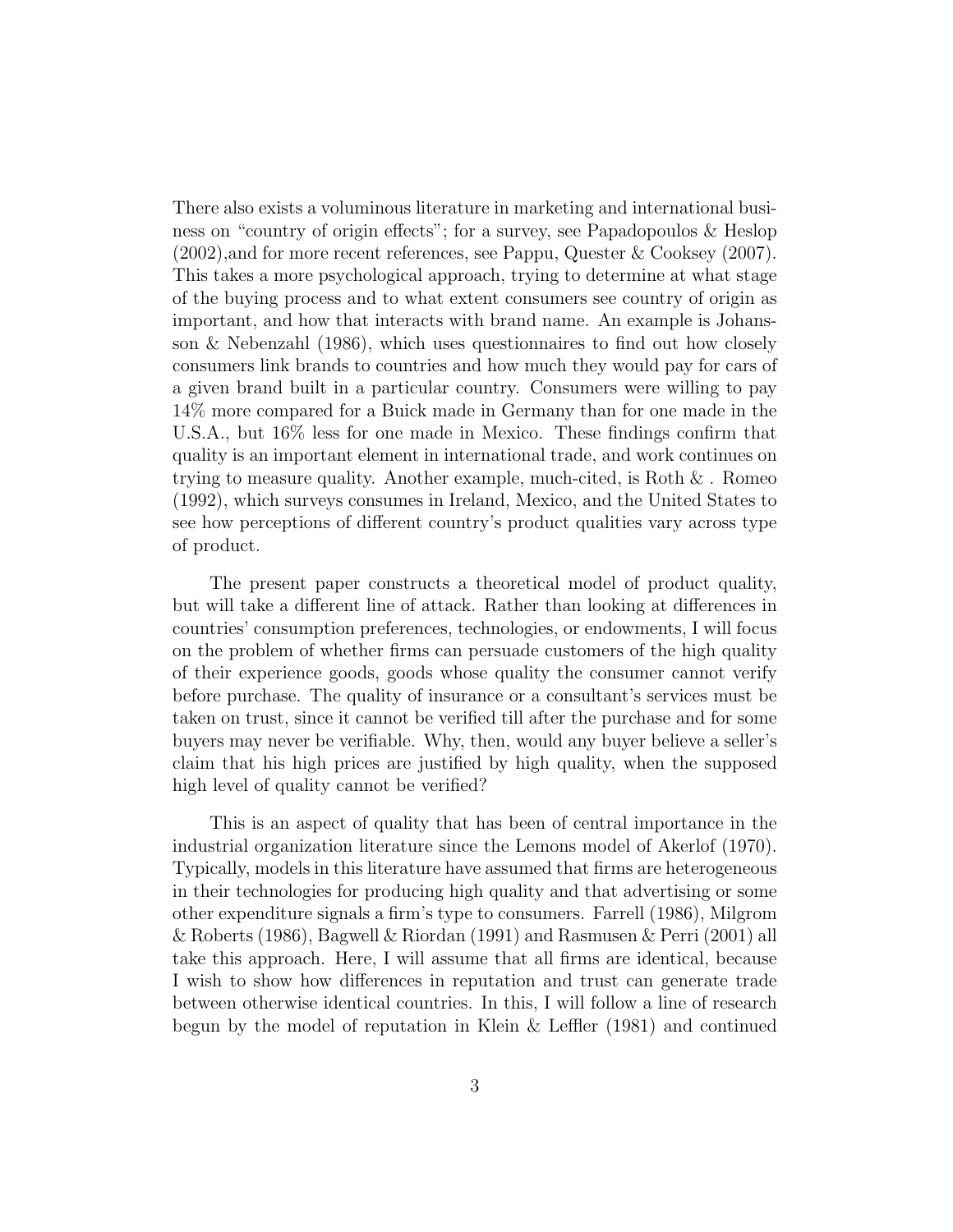in Shapiro (1983), in which firms acquire a good reputation by selling high quality at a low price for a long enough period of time; Allen (1984), in which firms have both a positive fixed cost of entry and increasing marginal cost; and Rogerson (1987), which synthesizes those two ideas. I will use a simple formalization based on Rasmusen (1989) so that I can embed reputation into a simple general equilibrium model of one factor, two products, and two countries where production is repeated for many periods.

Klein and Leffler's idea is that buyers know that a seller with a good reputation wants to preserve that reputation as a valuable asset, and hence can be trusted. As a solution to the problem of unobservable quality, trust is an old idea. As Macaulay pointed out as long ago as 1963, businesses rely not on the courts but on relationships and reputation in the ordinary course of dealing. A firm honors its commitments, not just in letter but in spirit, because it wants to keep its good reputation. Klein & Leffler (1981) put this in economic terms. If a firm can charge a premium for a high-quality product, then even if it could get away with cutting corners in the short run because courts cannot enforce subtle cheating in quality, it will choose to deal honestly with its customers. The reason need not be simple integrity: it can be the result of selfish profit maximization. If the firm does cheat, it will lose repeat business, and if it can charge a price high enough to earn economic profits from its reputation and it cares enough about future profits it will refrain from taking the short-run gain from cheating. Buyers, knowing this, are willing to pay a premium price, which is what gives the firm its economic profit. This, however, is just one possible equilibrium, one set of self-fulfilling expectations. Another equilibrium is for buyers not to trust promises of quality and to refuse to pay premium prices. The sellers, in turn, then have no incentive to provide high quality.

We will go straight to the model in the next section, first laying out the assumptions of the simple general equilibrium model, next showing how a reputation equilibrium could arise in a single product market. I will then return to the model of trade and reputation and explore its implications. Having explained the model, I will be able to explain how it differs from other models of trust and quality such as Acemoglu, Johnson & Robinson (2002), Basu & Chau (1998), Berkowitz, Moenius & Pistor (2003), Chisik (2003), Moenius & Berkowitz (2004), Haucap, Wey & Barmbold (2000), and Levchenko (2006).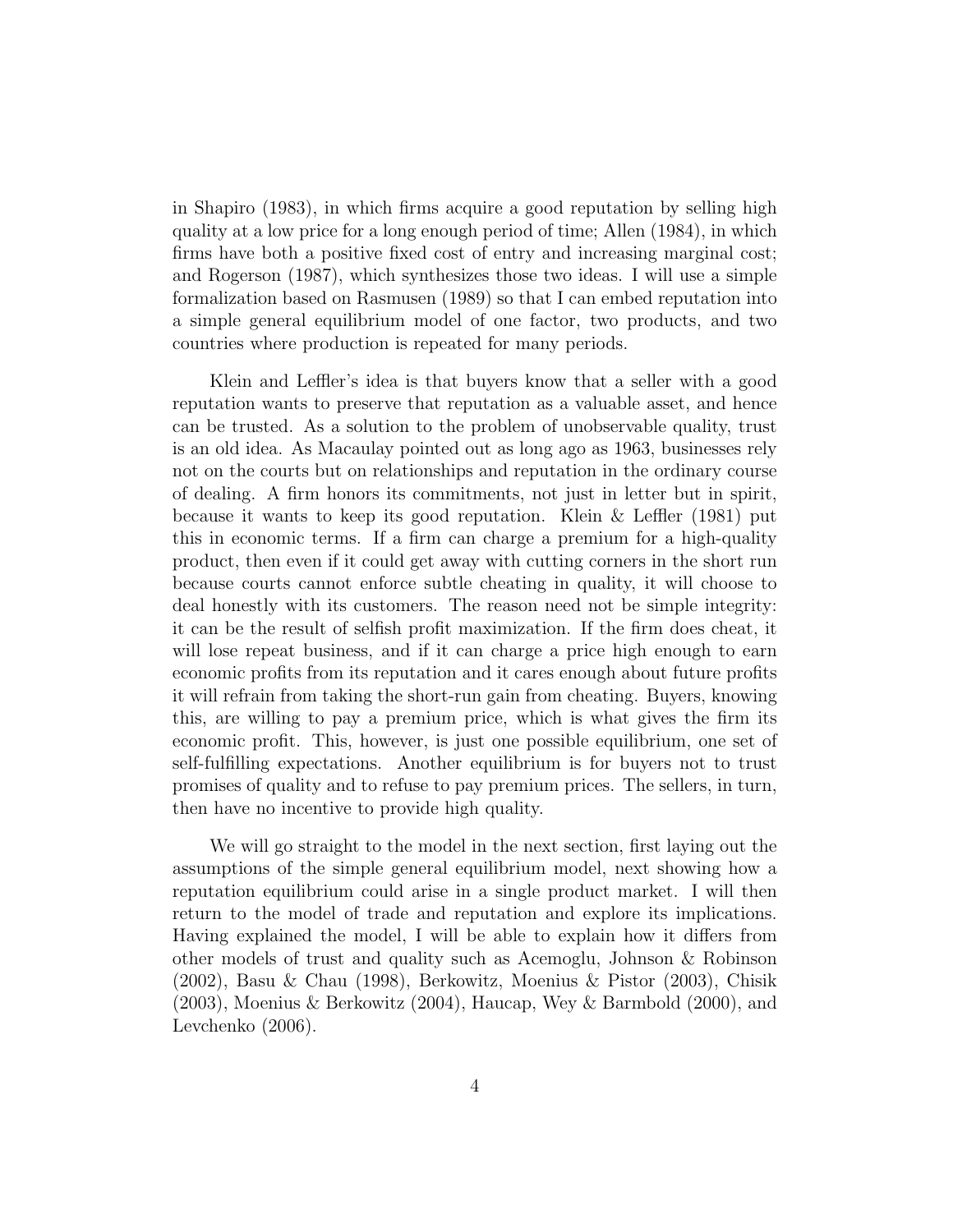### 2. The Model

Firms use one factor of production, labor, in two countries, the North and the South. The  $F$  firms in each country compete in prices L: each chooses its price simultaneously, as in Bertrand competition. A firm can produce two kinds of goods: the simple good, with subscript 0 (our numeraire); and the experience good, subscripted  $l$  or  $h$  depending on whether its quality is low or high. Ownership of labor and firms is evenly distributed across the population in each country. Transportation costs are zero for produced goods but labor cannot be moved.

Technologies are the same in both countries. Each unit of the simple good or the low-quality good costs one unit of labor to produce in either North or South, but each unit of the high-quality experience good costs  $\phi > 1$ .

If  $x_0$  is consumption of the simple good and  $x_l$  and  $x_h$  are the consumptions of the experience goods, a consumer's utility in a given period is assumed to be

<span id="page-4-0"></span>
$$
U = x_0^{\alpha} (x_l + \theta x_h)^{\alpha} \tag{1}
$$

where  $\alpha < 1$  and where  $\theta > \phi$  is the relative value of high quality. Low and high-quality experience goods are perfect substitutes for each other in the sense that their only difference in the utility function is the multiplier  $\theta$ .

Production is repeated in each of an infinite number of periods, with quality and prices chosen anew each period. The discount rate is  $r$  in both countries. Consumers buying in period  $t$  cannot observe quality before purchase, but they do observe the quality that each firm sold in period  $(t - 1)$ .

Prices are denoted by  $p_0 \equiv 1$  for the simple good, as a normalization, and  $p_l$  and  $p_h$  for the low and high-quality experience goods.

The North has 1 unit of labor and the South has S. Most of this article will make the "large North" assumption that

<span id="page-4-1"></span>
$$
S \le \frac{2(\phi + (\phi - 1)r)(\phi - 1)}{2\phi + (\phi - 1)r + 1}.
$$
 (2)

a condition which, as explained below, will imply that the North's prices become the world prices under free trade. I make this assumption for simplicity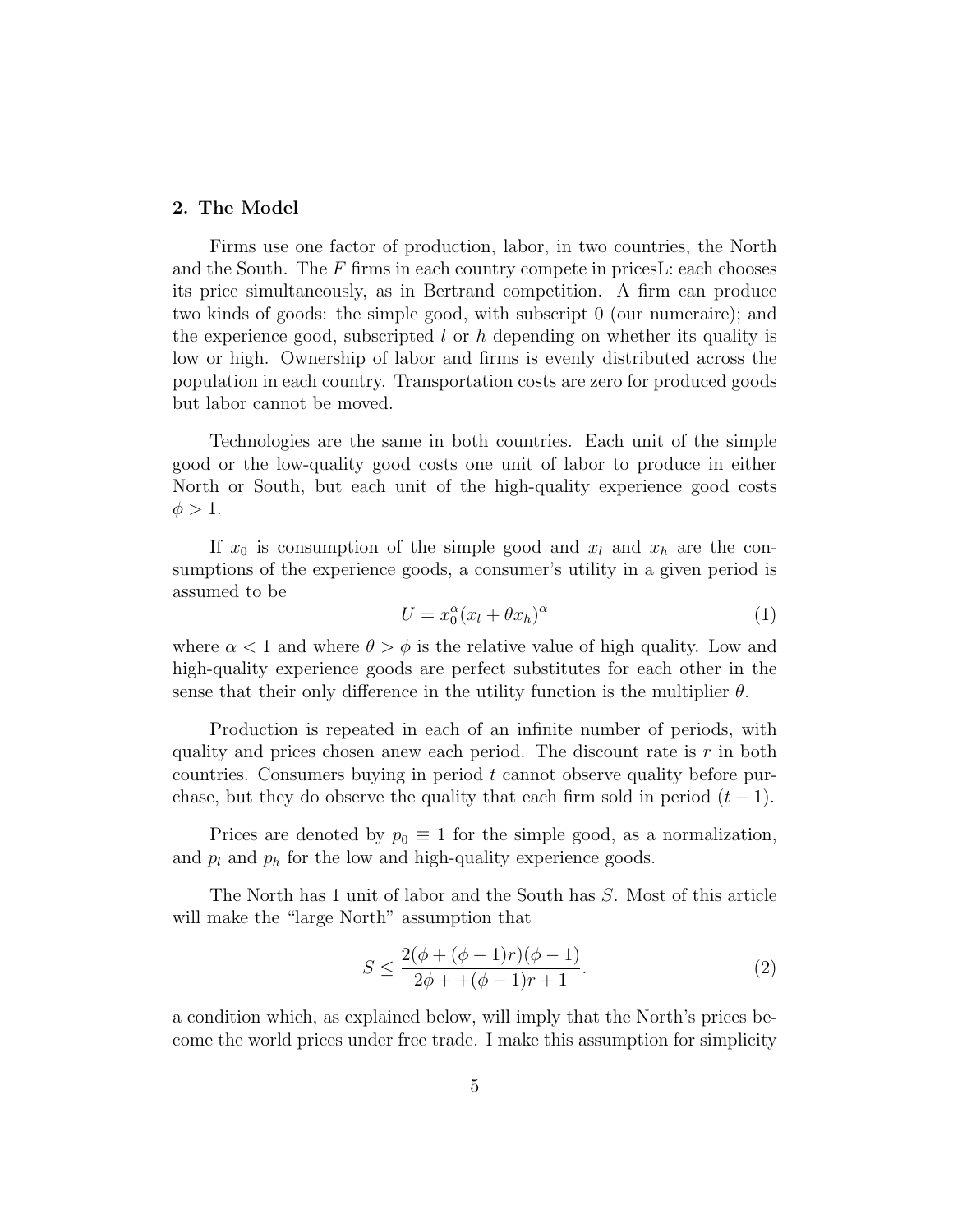of exposition. Section 6 explains what happens in the opposite case, when the North is "small".

# 3. Optimistic and Pessimistic Equilibria

In equilibrium, the simple good and one of the experience goods will always be produced, since the fact that otherwise utility would fall to zero in equation [\(1\)](#page-4-0) means there will be demand for both even at very high prices, as formalized below. If consumers could observe quality before purchase, firms would produce high quality, not low quality. Its price would be  $p_h = \phi$  under price competition, because it costs  $\phi$  times as much labor to produce as the simple good does.

Under the model's assumption that consumers cannot observe presentperiod quality before purchase, firms would all produce low quality if there were just one period instead of an infinite number of periods. Regardless of what consumers expect, it is cheaper for the firm to produce low quality, and hence choosing low quality would be a dominant strategy.

We will start by explaining how multiple periods can lead to high quality and then apply the idea to different countries. Consider a partial-equilibrium model in which firms produce either low quality at cost 1 or high quality at cost  $\phi > 1$  and consumers (with fixed consumption of the numeraire good) have reservation prices of 1 for low quality and  $\theta > \phi$  for high quality. Firms compete in prices. Consumers can observe quality after purchase but not before, the game is repeated an infinite number of periods, and the discount rate is r.

The model is a mathematized version of Klein & Leffler (1981)'s verbal idea. They aimed to explain two things: (1) why some firms produce high quality instead of low, even though consumers cannot tell quality before purchase, and (2) why firms that produce high quality charge a price higher than cost, even under Bertrand competition.

A subgame perfect Nash equilibrium of a game is a combination of strategies for each player such that at any point in the game a player who expects the other players to follow the strategies the equilibrium specifies for them has no incentive to deviate from the strategy it specifies for him. Thus, different expectations may be able to support different equilibrium strategy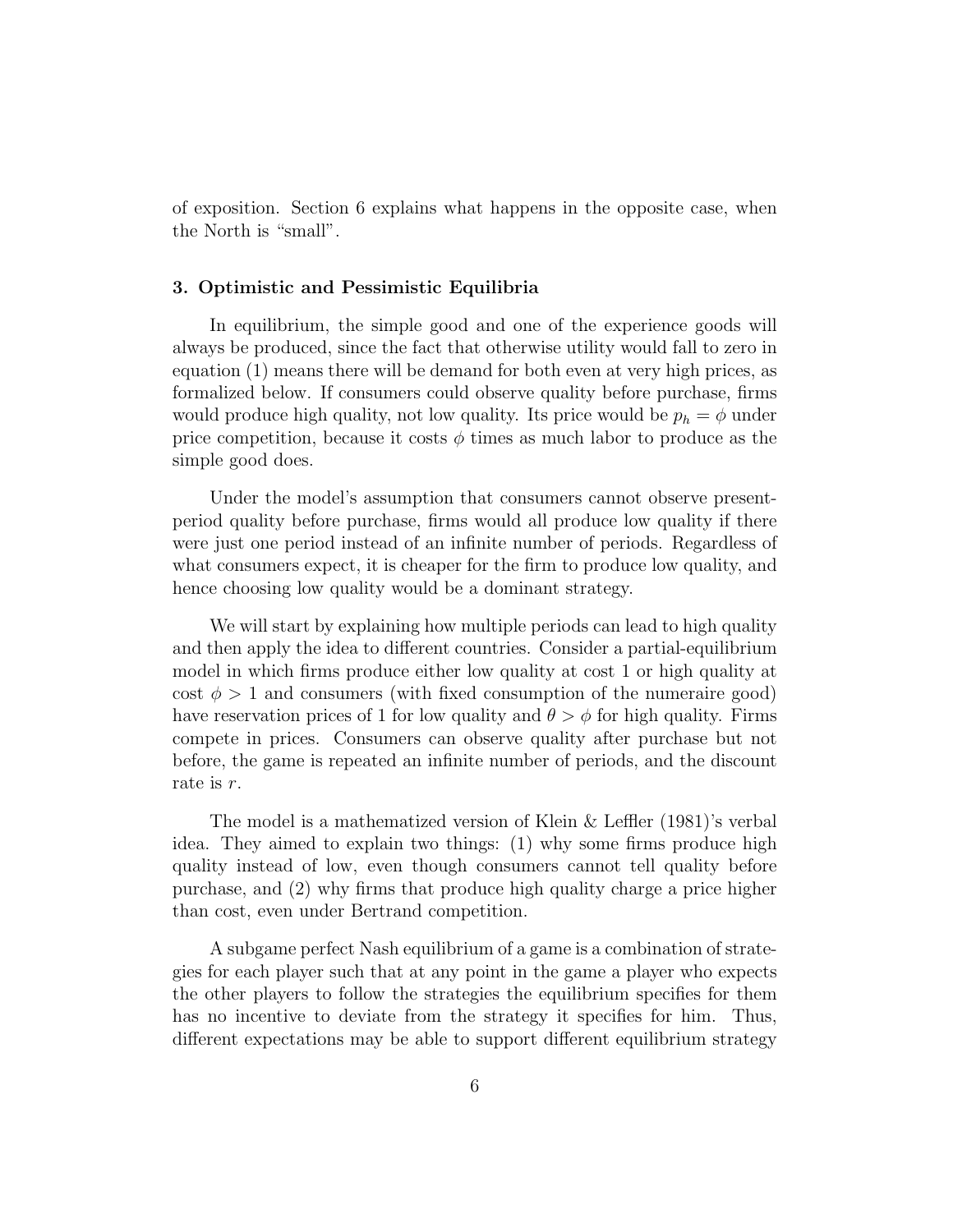combinations. Here, because the interaction is repeated an infinite number of times, multiple equilibria do exist. We will focus on two equilibria: the "pessimistic" and the "optimistic".

In a pessimistic equilibrium, a firm's strategy is to produce low quality. A consumer's strategy is to pay at most a price of 1, regardless of the claims the seller makes about quality. Firms choose the price  $p_l = 1$ , equal to cost because of competition.

These strategies form a subgame perfect Nash equilibrium for the repeated game. No firm has an incentive to produce high quality, since no consumer would pay any higher price. If a firm did produce high quality once, consumers would be surprised, but the equilibrium calls for the firm to return to producing low quality in the next period, so the consumers would not be willing to switch to paying a higher price for that firm's goods. They would regard the deviation as a fluke not to be repeated.

In the optimistic equilibrium, on the other hand, a firm produces high quality and sells at a price  $p^*$  to be explained below, unless it deviated from equilibrium and produced low quality in the past (in which case it produces low quality). Consumers buy the good from a firm if and only if its price equals  $p^*$  and the firm has never produced low quality.

In this equilibrium, a firm's punishment for deviating and producing low quality is that consumers believe it will produce low quality in the future and switch to another firm. For this to be a punishment, however, the firm's profits must be lower if it sells zero than if it sells a positive amount, which requires that the price  $p^*$  be greater than cost. The exact value of  $p^*$  is derived as follows. Denote the present discounted value per unit of sales by a firm with a reputation for high quality by  $V$ . If the firm produces high quality today, it keeps its good reputation, and the present value of profits per unit sold is, assuming cash flows occur at the beginning of periods,

<span id="page-6-0"></span>
$$
V = (p^* - \phi) + \left(\frac{1}{1+r}\right)V,\tag{3}
$$

where the first term is the current period's profit and the second term is the discounted value of capitalized future profits. Solving for  $V$ , we get

$$
V = \frac{(1+r)(p^* - \phi)}{r} \tag{4}
$$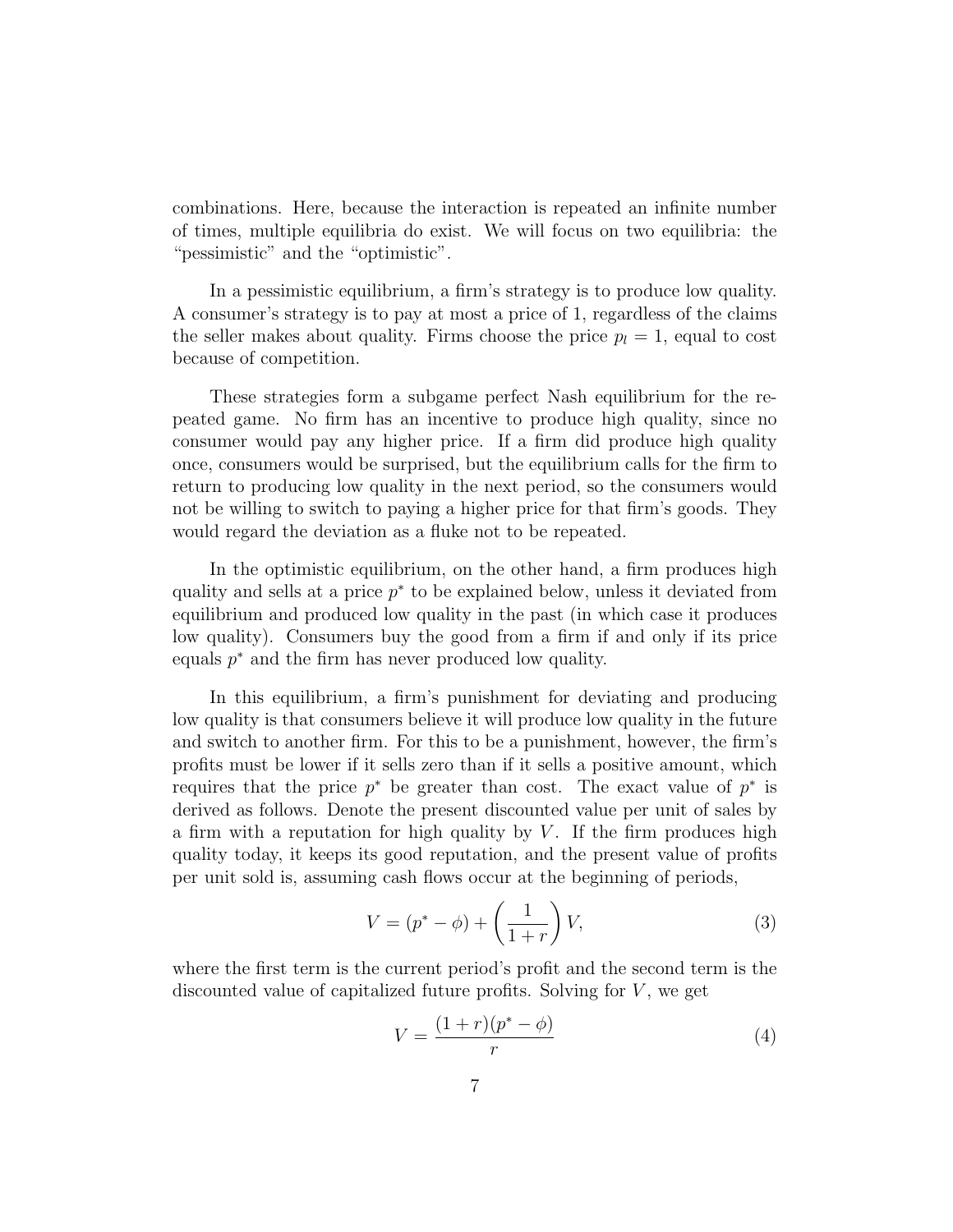If the firm produces low quality the present value of its profits is

$$
(p^* - 1) + \left(\frac{1}{1+r}\right)(0),\tag{5}
$$

since it will lose its reputation. For the firm to choose high quality it must be true that

$$
\frac{(1+r)(p^* - \phi)}{r} \ge p^* - 1\tag{6}
$$

Competition among firms turns this weak inequality into an equality,

<span id="page-7-0"></span>
$$
p^* = \phi + (\phi - 1)r \tag{7}
$$

For consumers to be willing to buy high quality instead of not buying anything, we also need  $p^* \leq \theta$ . That requires

$$
p^* = \phi + (\phi - 1)r \le \theta.
$$
\n(8)

If this is not true (because r, the discount rate, is too high or  $\theta$ , the valuation of high quality, is too low), the optimistic equilibrium will not exist.

The optimistic equilibrium is pareto-superior to the pessimistic equilibrium. In the pessimistic equilibrium of this partial- equilibrium model, consumers have zero surplus and firms have zero profits. In the optimistic equilibrium, consumers have positive surplus (if  $p^* < \theta$  strictly) and firms have positive profits.

Let us define "optimistic expectations" for the players in a game as expecting that the pareto-optimal equilibrium will be the one played out in the game between a particular firm and its customers, and "pessimistic expectations" as expecting the pareto-worst equilibrium. Let us define a "good reputation" for a firm as the expectation, based on its past behavior and its incentives, that it will produce high quality. We will assume that expectations about a firm's behavior do not change if it begins to export its product.

We will briefly analyze two reasons that a firm might have a good reputation. Both apply only if  $p^* < \theta$ , because otherwise only the pessimistic equilibrium exists.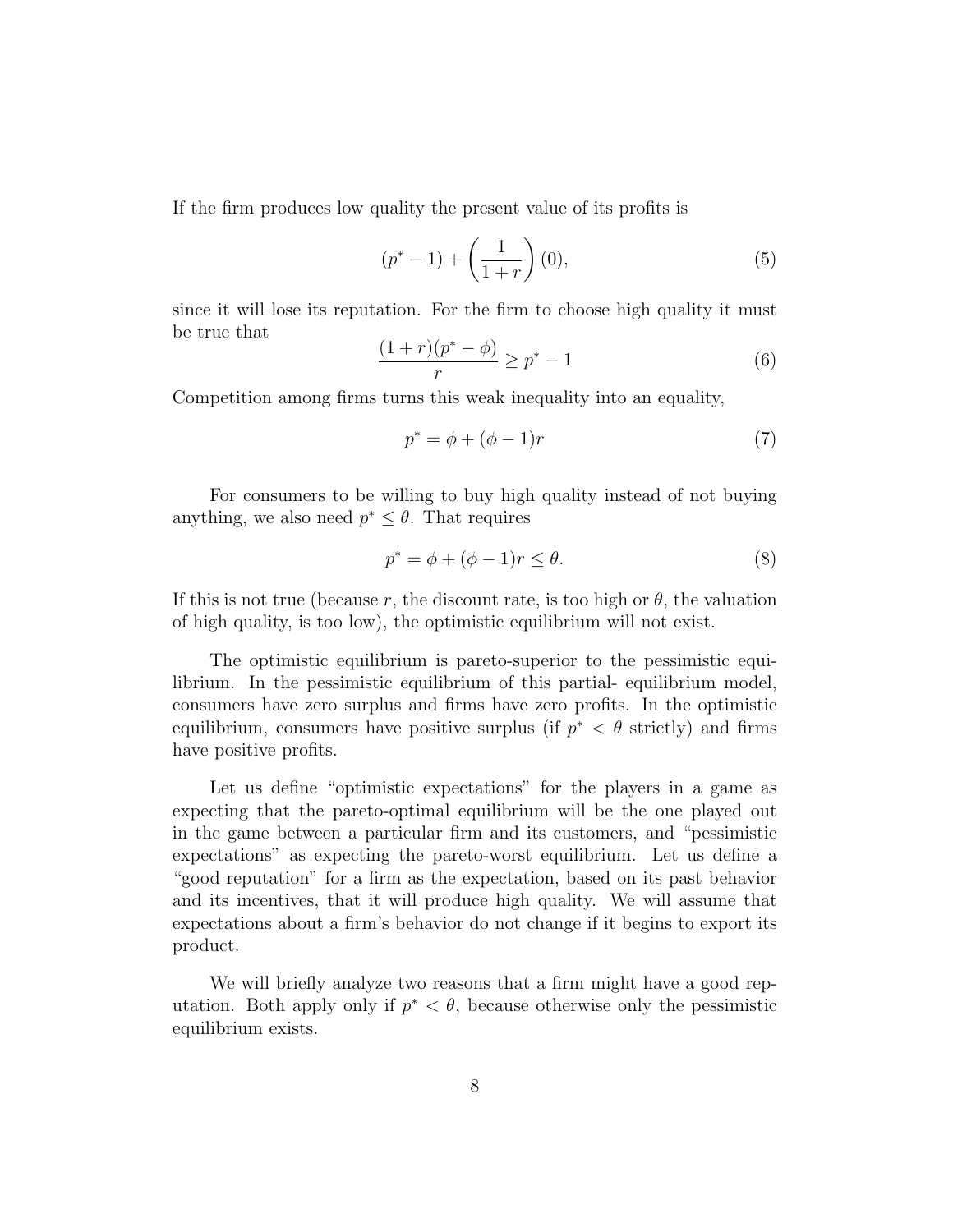First, a country may have "trust". All players have optimistic expectations and all firms are expected to produce high quality in accordance with the optimistic equilibrium. Firms have no incentive to deviate from this equilibrium, and so will keep their good reputations.

Second, a firm in a country may be able to use "reputational investment". All players believe that a firm in that country which invests amount A in acquiring a reputation will produce high quality in accordance with the optimistic equilibrium.

If a firm has a good reputation, consumers expect it to produce high quality. Given that expectation, high quality is in the firm's best interest. If a firm has a bad reputation, it is expected to produce low quality. Given that expectation, low quality is in the firm's best interest. A firm with a bad reputation would like to have a good reputation and sell high quality at a high price, but it cannot do so unless consumers change their expectations. Consumers, too, would like to be able to trust a firm to sell high quality, but if the firm has a poor reputation they rightly distrust it.

"Trust" is purely a matter of expectations and is exogenous to a firm. It is a matter of culture or history– of what is called social capital. A nation blessed with high trust will be richer than one with low trust, but there is no easy way to switch from one trust level to another.

"Reputational investment" is endogenous to the firm, and refers to any investment that creates a good reputation for a particular firm. This investment might be advertising, it might be observable sunk costs that make consumers believe the firm will want to preserve its reputation for the future, or it might be the sale of high quality at a low price for some period of time by a firm that starts with a poor reputation.

Whichever form investment takes, investment's ability to generate a good reputation is an assumption, not a necessary consequence of there being multiple periods. Without this assumption, it remains an equilibrium for consumers to continue to have pessimistic expectations even if they observe some firm investing large amounts to try to acquire a good reputation. If consumers think the firm's effort is a waste of resources, it will be. The firm will then not have any incentive to produce high quality after its investment, and the consumers' pessimistic beliefs will be confirmed. Depending on ex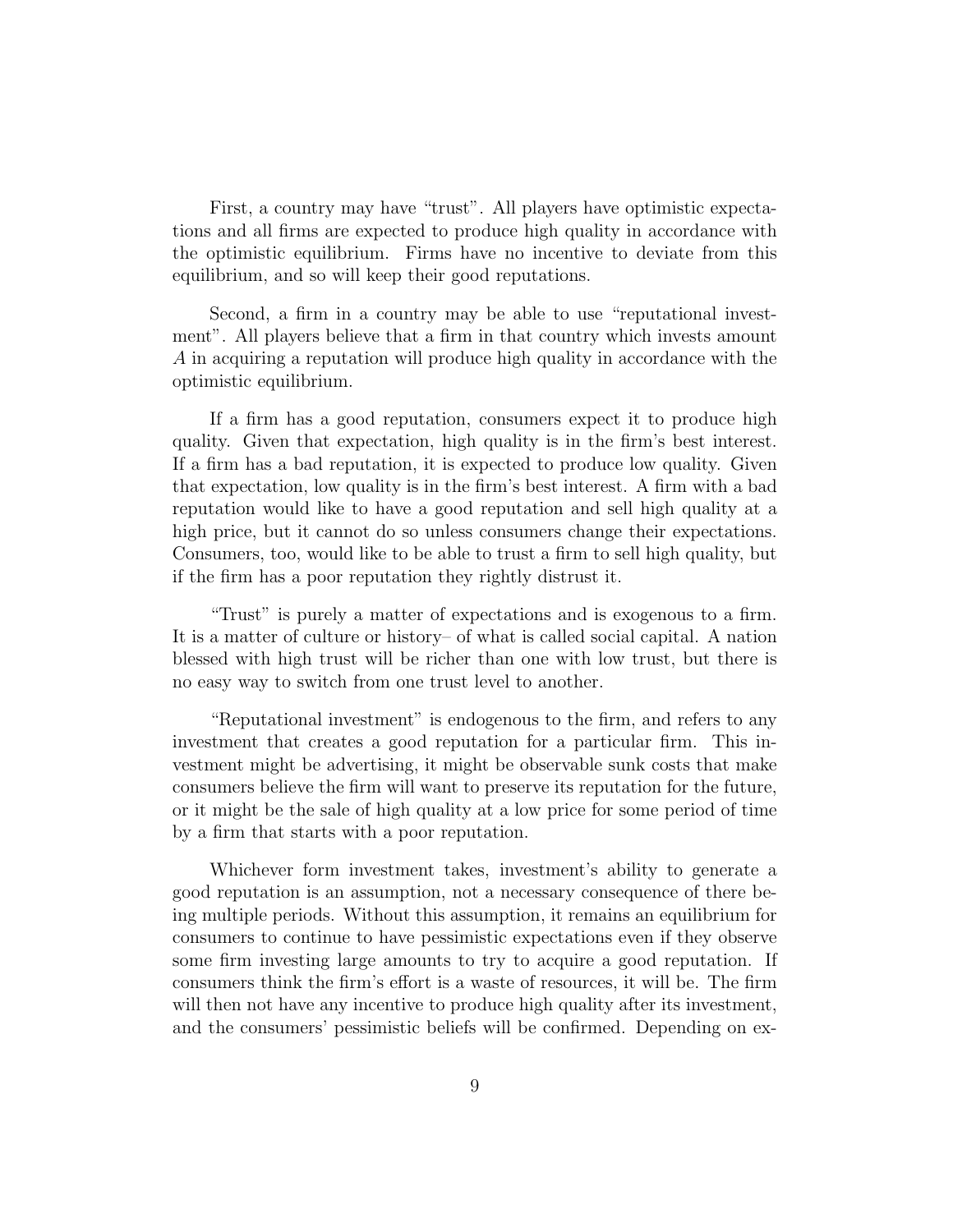pectations, reputational investment might be effective in one country and ineffective in the other.

Reputational investment introduces a complication. If firms use investment to acquire reputations, the number of firms producing high quality becomes endogenous. The equilibrium involves a firm's decision of whether to invest amount A to acquire a good reputation. The firm must trade off the immediate cost A against the flow of profits from selling at  $p^*$ . That flow value is V from equation [\(3\)](#page-6-0), where by substituting [\(8\)](#page-7-0) for  $p^*$  we get

$$
V = (1+r)(\phi - 1)
$$
 (9)

Thus, if there are X consumers and they are split equally among highquality firms, the greatest number of firms for which investment is profitable is  $M$ , where  $M$  is the biggest integer such that:

$$
Profit(M) = -A + \left(\frac{X}{M}\right) \left((1+r)(\phi - 1)\right) \ge 0.
$$
 (10)

If  $N > M$ , only some firms will acquire reputations and their lifetime profits will be positive only because of the integer problem. If  $N < M$ , all firms will acquire reputations, and their lifetime profits will be positive because sales per firm will be higher and a firm's investment will not dissipate its future profit stream.

These explanations for differing reputations are separable from the rest of this model, however. Reputations can be entirely arbitrary, since they are really just self-fulfilling rational expectations equilibria. If consumers believe a firm will produce high quality, it has incentive to do so. If a few firms in an industry are lucky enough to acquire such reputations, those are the firms that will survive and come to dominate the market. We may imagine that the North had some firms which did this, driving out the pessimistic-expectations Northern firms, but the South did not, and so retains pessimistic-expectation firms.

## 4. North and South under Autarky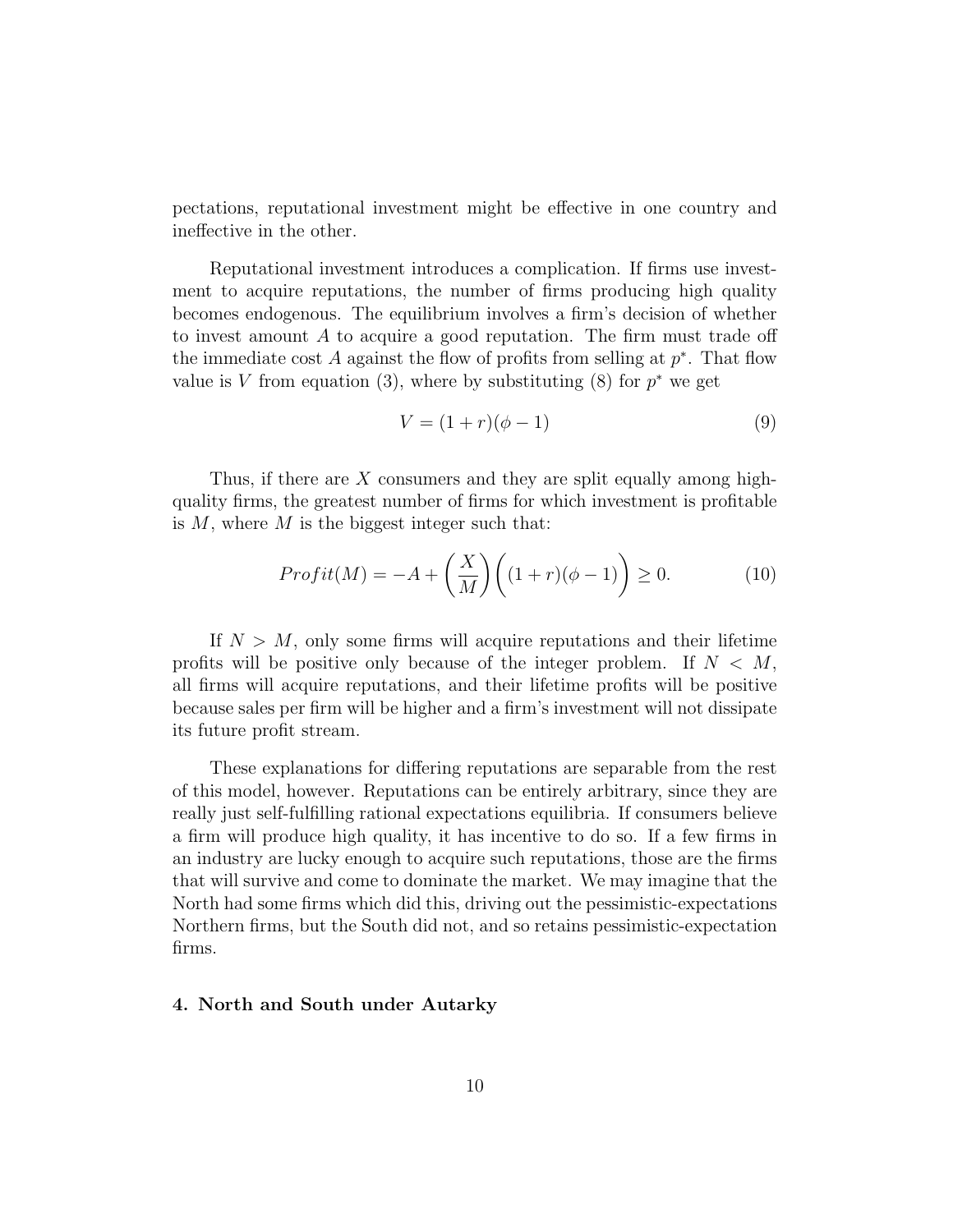Now let us return to general equilibrium, starting with the case of autarky. From equation [\(8\)](#page-7-0), the quality-guaranteeing price is:

$$
p^* = \phi + (\phi - 1)r \tag{11}
$$

Three patterns of production are possible, depending on the level of  $p^*$ and expectations.

(1) Autarky quality might be low in both countries. If  $p^* > \theta$ , we will see shortly, the level of price which would lead a firm to choose high quality is greater than the value of high quality to the consumer, so that price could not be charged in equilibrium. Trade, of course, would make no difference, and this is an uninteresting case. Or, it might be that expectations are pessimistic in both countries, even if  $p^* \leq \theta$ 

(2) Autarky quality might be high in the North and low in the South. This happens if  $p^* < \theta$  but expectations are optimistic in the North and pessimistic in the South. It is also possible to have autarky quality high in the South and low in the North, if the expectations are reversed.

(3) Autarky quality might be high both countries, because  $p^* \geq \theta$  and expectations are optimistic in both countries.

If consumers in a country believe claims that the experience good's quality is high, they solve the following problem in each period:

$$
Maximize\n x_0, x_l, x_h \qquad U = x_0^{\alpha} (x_l + \theta x_h)^{\alpha} \qquad such that \quad x_0 p_0 + x_l p_l + x_h p_h = income,
$$
\n(12)

which has the first order conditions:

$$
\frac{\alpha U}{x_0} - \lambda p_0 = 0, \qquad \frac{\alpha U}{x_l + \theta x_h} - \lambda p_l = 0, \qquad \frac{\theta \alpha U}{x_l + \theta x_h} - \lambda p_h = 0 \tag{13}
$$

If it is optimal to consume all three goods then:

<span id="page-10-0"></span>
$$
\lambda = \frac{\alpha U}{x_0 p_0} = \left(\frac{1}{p_l}\right) \left(\frac{\alpha U}{(x_l + \theta x_h)}\right) = \left(\frac{\theta}{p_h}\right) \left(\frac{\alpha U}{(x_l + \theta x_h)}\right) \tag{14}
$$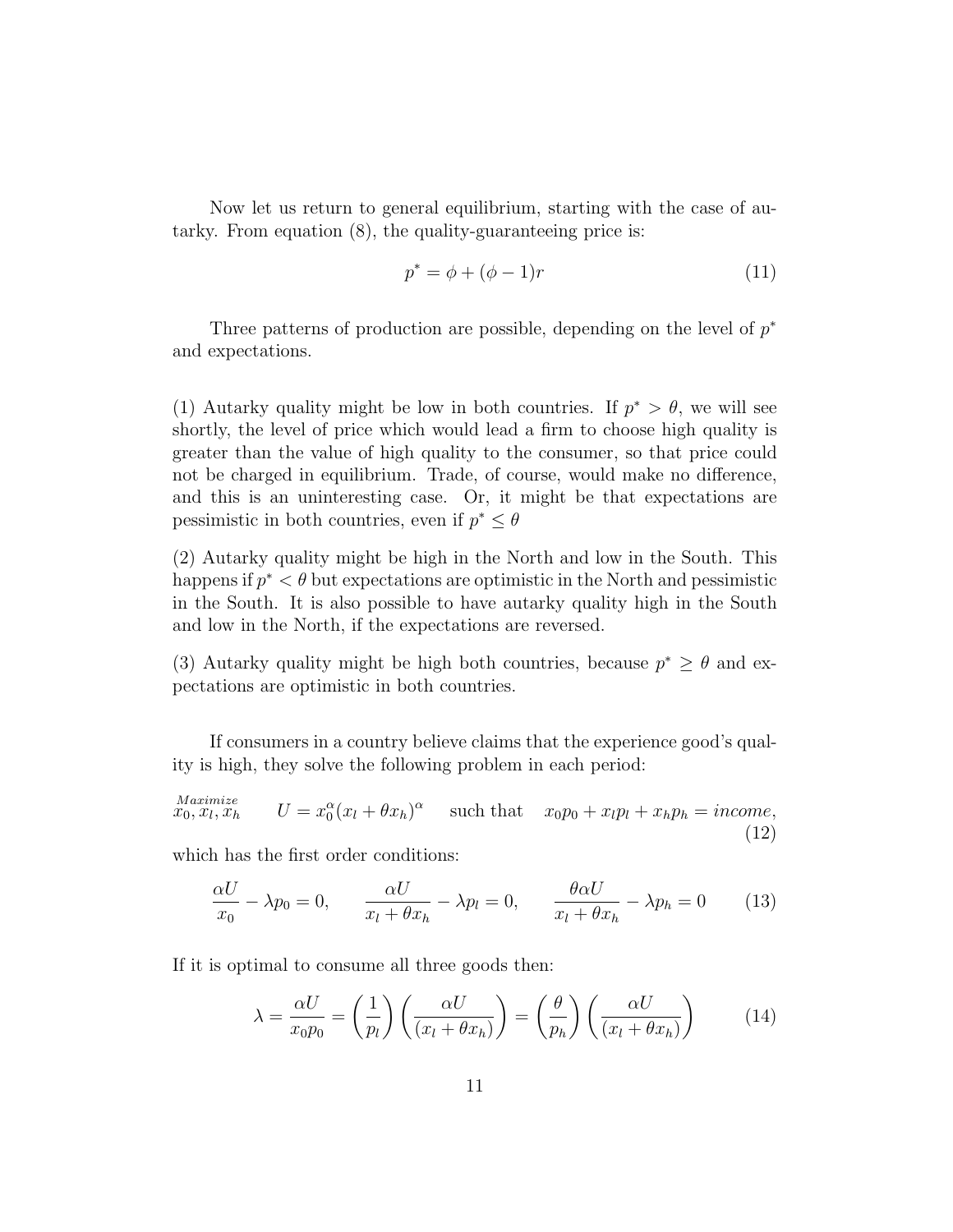A consumer consumes both experience goods only in the knife- edge case that  $\frac{1}{p_l} = \frac{\theta}{p_l}$  $\frac{\theta}{p_h}$ . Otherwise utility maximization has a corner solution. Only low quality will be consumed if  $\frac{1}{p_l} > \frac{\theta}{p_l}$  $\frac{\theta}{p_h}$ , and only high quality if the inequality is reversed. Consumers can rationally believe that quality is high only if  $p_h \geq p^*$ , so if that inequality is false, only the pessimistic equilibrium exists and quality is low, which is case 1 above. Otherwise, depending on expectations, from equation [\(14\)](#page-10-0) we get either:

<span id="page-11-0"></span>
$$
x_0 = p_l x_l \tag{15}
$$

<span id="page-11-1"></span>or:

$$
x_0 = p_h x_h \tag{16}
$$

All this holds true for either North or South.

Consider case (2), in which the North has high quality and the South has low quality. In both countries,  $p_0 = 1, p_l = 1$ , and  $w = 1$ . High quality is not produced in the South. In the North high quality is produced, at the price  $p^* = \phi + (\phi - 1)r$ .

In the South, firms produce only low quality, whatever they may claim (because expectations are pessimistic) so  $x_l > 0$  and  $x_h = 0$ . We can rewrite equation [\(15\)](#page-11-0) as:

$$
x_0(South) = x_l. \t\t(17)
$$

Since there are S units of labor in the South,  $x_0 + x_l = S$ , and:

$$
x_0(South) = \frac{S}{2}, \qquad x_l(South) = \frac{S}{2} \tag{18}
$$

Utility of a Southerner with one unit of income is:

$$
U(South) = \left(\frac{1}{2}\right)^{\alpha} \left(\frac{1}{2} + 0\right)^{\alpha} = \frac{1}{4^{\alpha}}\tag{19}
$$

In the North,  $p_0 = p_l = w = 1$  and  $p_h = p^*$ . High quality is maintained by reputation, since  $p_h = p^* < \theta$  and there is either trust or firms invest A in reputation. Thus,  $x_l = 0$  and  $x_h > 0$ . Equation [\(16\)](#page-11-1) becomes:

<span id="page-11-2"></span>
$$
x_0 = p^* x_h \tag{20}
$$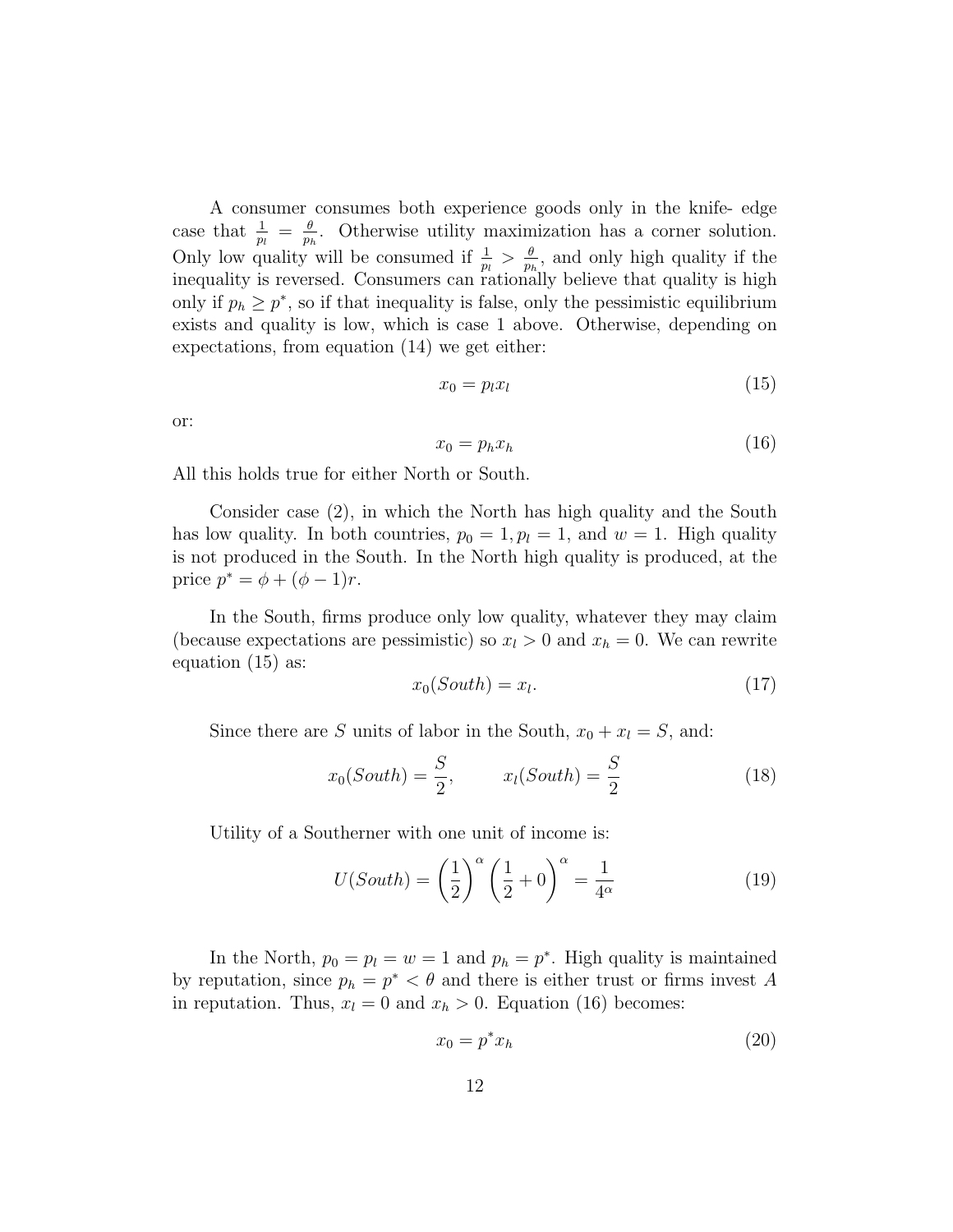The North has one unit of labor and the wage is  $w = 1$ , so labor income is 1 per capita, as in the South. The North also has profits, though, of  $(p^* - \phi)x_h$ , because high price  $p_h = p^*$  does not reflect a real production cost. The amount  $(p_h - \phi w)$  is profit, not extra labor needed for higher quality. Thus, for the North the budget constraint,  $p_0x_0 + p_hx_h = income$  is:

<span id="page-12-0"></span>
$$
x_0 + p^* x_h = 1 + (p^* - \phi)x_h \tag{21}
$$

Combining equations [\(20\)](#page-11-2) and [\(21\)](#page-12-0) yields:

<span id="page-12-1"></span>
$$
x_h(North) = \frac{1}{p^* + \phi} \tag{22}
$$

<span id="page-12-2"></span>where  $p^*$  can be written in terms of the primitive parameters as  $p^* = \phi + (\phi - \phi)^2$  $1)r$ . Combining  $(22)$  with equation  $(20)$  $(20)$ , yields consumption of the simple good:

$$
x_0(North) = \frac{p^*}{p^* + \phi} \tag{23}
$$

Utility of a Northerner with one unit of income would be:

$$
U(North) = \left(\frac{p^*}{p^* + \phi}\right)^{\alpha} \left(0 + (\theta) \left(\frac{1}{p^* + \phi}\right)\right)^{\alpha} \tag{24}
$$

The North's utility is higher than the South's for two reasons. First, the North consumes more of the simple good. The South consumes 1/2 per capita of the simple good, while the North consumes  $x_0(North) = \frac{p^*}{n^*+1}$  $\frac{p^*}{p^*+\phi}, \; \text{a}$ larger amount because  $p^* > \phi$ . Second, the North's utility of  $\left(\frac{\theta}{n^*}\right)$  $\frac{\theta}{p^*+\phi}$  from its high-quality consumption is greater than the South's utility  $(1/2)^{\alpha}$  from its low-quality consumption, because  $\theta > p^*$ . The North does better in both components of utility.

The North has higher utility per capita even if trust is low there and firms must use resources in reputational investment. In the worst case, where there is no integer problem, the entire industry profit is eaten up by the investment, so the budget constraint, equation [\(21\)](#page-12-0), becomes:

$$
x_0 + p^* x_h = 1 + 0 \tag{25}
$$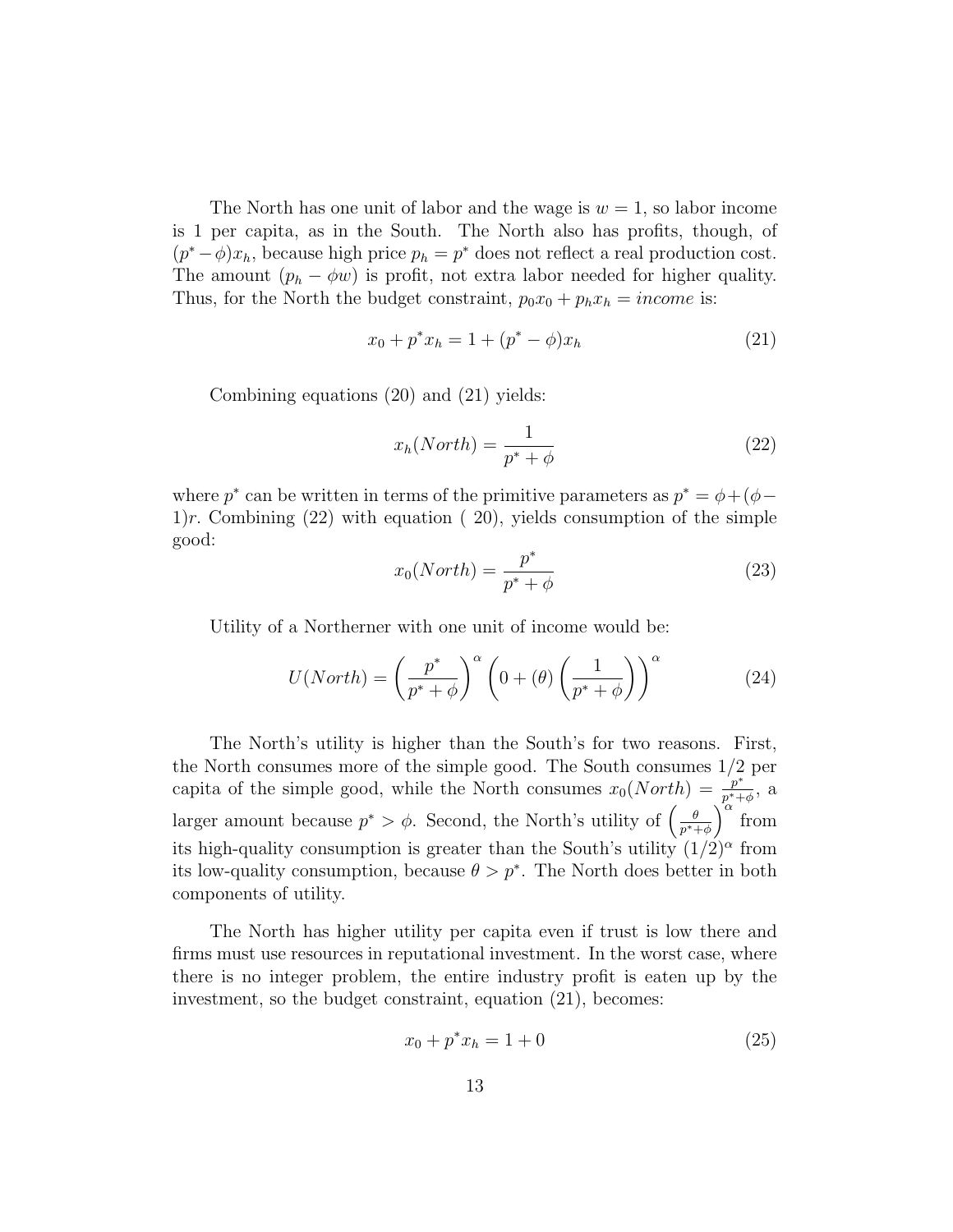From equation [\(20\)](#page-11-2),  $x_0 = p^*x_h$ , so:

$$
x_0 = \frac{1}{2} \text{ and } x_h = \frac{1}{2p^*}
$$
 (26)

Northern consumption per capita of the simple good is then no higher than Southern, but consumption of the experience good enters the Northerner's utility function as  $\left(\frac{\theta}{2n}\right)$  $\frac{\theta}{2p^*}$   $\Big)^{\alpha}$ , which is greater than the Southerner's  $\left(\frac{1}{2}\right)$  $\frac{1}{2}$ )<sup> $\alpha$ </sup>. Even when profits are zero, the North's utility is higher, because consumers are better off buying high quality at  $p^*$  than low quality at  $p_l = 1$ .

Though there is no differences in factor endowments or production functions, under autarky the South's consumption of the high-quality experience good is even more inefficient than the North's—zero, despite lack of any technological barrier to production. Consumers do not trust Southern firms to produce high quality, and that distrust is self-confirming.

For reasons unrelated to the lack of free trade, the North does not attain the first best. The price of the high quality good exceeds its marginal cost. As a result, too much of the simple good is produced and consumed relative to the high-quality good. The outcome is nonetheless better than if the high-quality good were not produced at all.

# 5. Opening Up Trade

Now let us imagine that the autarky just described is destabilized by the unexpected opening of free trade between North and South. [2](#page-13-0) Prices will equalize between the countries since transportation costs are zero. Since the production function does not have diminishing returns, production is constrained only by the amount of labor available. One of the countries will specialize in one of the goods, using up its entire labor supply producing it. The marginal rate of transformation in the other country, which produces both goods, will determine the world price, which will thus equal one of the two country's autarky price levels. Since the North is larger, it is the

<span id="page-13-0"></span><sup>&</sup>lt;sup>2</sup>If the opening of free trade is expected, the autarky equilibrium will be different. More firms will advertise, knowing they would not recover their investment if the North were the only market but anticipating the profits they will earn once they can start exporting to the South.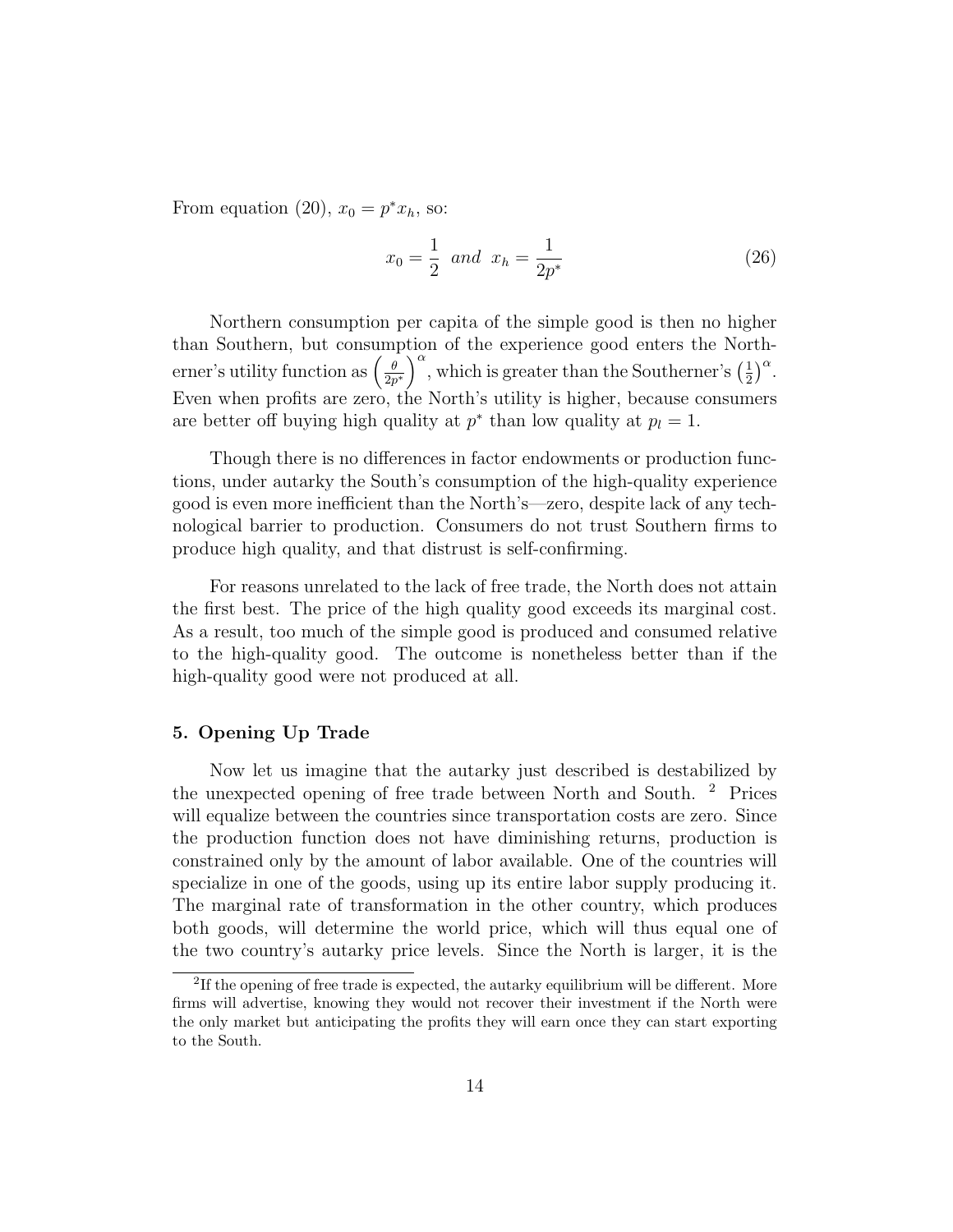North's price that will become the world price in this model.<sup>[3](#page-14-0)</sup> The effects are summarized in Proposition 1.

Proposition 1. After trade opens between North and South:

(1) The new world prices of the simple good and the high-quality good will be  $p_0 = 1$  and  $p_h = p^* > \phi > 1$ . The North will continue to produce both goods and will export the high-quality good to the South. The South will produce only the simple good, ending production of the low-quality good, and will export some of the simple good to the North.

(2) Consumer welfare will rise in both North and South. Profits will rise in the North and will remain zero in the South. Northern consumption per capita of both goods will be higher than Southern consumption.

The remainder of this section will show why Proposition 1 is true.

The South's prices have changed to equal to the North's so its consumption proportions change to equal the North's too. The South's budget constraint is, since it has S units of labor:

$$
x_0 + p^* x_h \leq income = S \tag{27}
$$

Combining this with equation [\(16\)](#page-11-1)'s  $x_0 = p^*x_h$ , total consumption in the South is:

$$
x_0(South) = \frac{S}{2} \quad x_h(South) = \frac{S}{2p^*} \tag{28}
$$

The South's utility has risen, because its consumption of the simple good is unchanged and the contribution to its utility function from consumption of the experience good, formerly  $\left(\frac{1}{2}\right)$  $\frac{1}{2}$ <sup> $\alpha$ </sup> per capita, is now the greater amount  $\int$  $\frac{\theta}{2p^*}$  The South's utility rises to the level as the North's would take if the North needed to use reputational investment that eats up the entire profit of the Northern firms.

<span id="page-14-0"></span><sup>3</sup> I have worked out the small-North case but have not included details here. If the North is small, the North specializes in the experience good, the South produces both goods. The North's experience good has a price high enough above the South's that consumers are indifferent about which they consume. The main difference from the large-North case is that trade leaves the South's welfare unaffected. As in the large-North case, the North benefits from trade.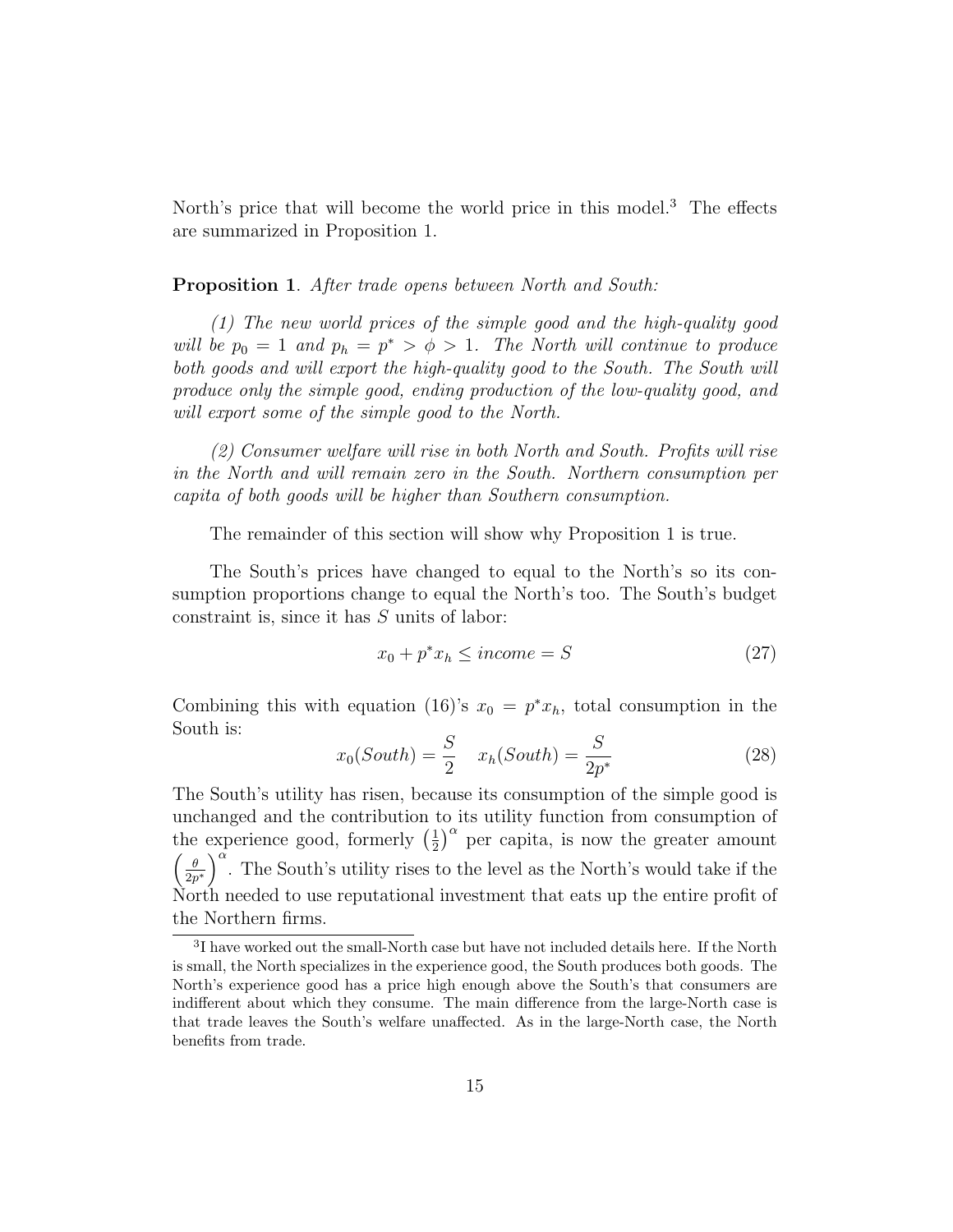The North is more complicated because its national income contains profit, and possibly reputational investment which eats into profit. The value of goods consumed is  $(x_0(North) + p_hx_h(North))$ . Income includes not just wages, equal to w times the one unit of labor, but profit,  $x_h(p_h - \phi w)$ . Once trade opens up, the sales  $x_h$  include sales both in the North and the South. Thus, the North's aggregate budget equation is:

$$
p_0x_0(North)+p^*x_h(North)=w(1)+(p^*-\phi w)[x_h(North)+x_h(South)]
$$
 (29)

Once we set  $w = 1$ ,  $x_h(South) = \frac{S}{2p^*}$ , and  $p_0 = 1$ , the budget equation becomes:

$$
(1)x_0(North) + p^*x_h(North) = 1 + (p^* - \phi)\left[x_h(North) + \left(\frac{1}{2p^*}\right)S\right]
$$
 (30)

This can be combined with equation [\(16\)](#page-11-1),  $x_0(North) = p^*x_h(North)$ , to yield:

$$
x_h(North) = \frac{1}{2p^*(-\phi-1)r} + \frac{S}{2p^*(2p^*(-\phi-1)r)}
$$
  
= 
$$
\frac{1}{p^*+\phi+(\phi-1)r-(\phi-1)r} + \frac{S}{2p^*(2p^*(-\phi-1)r)}
$$
(31)  
= 
$$
\frac{1}{p^*+\phi} + \frac{S}{2p^*(2p^*(-\phi-1)r)}
$$

in which case:

<span id="page-15-1"></span><span id="page-15-0"></span>
$$
x_0(North) = \frac{p^*}{p^* + \phi} + \frac{S}{2(2p^* - (\phi - 1)r)}\tag{32}
$$

We must check, however, that the North is large enough that its labor can produce enough to satisfy world demand for the high-quality good. Each unit costs  $\phi$  in labor to produce and the North has 1 unit of labor, so for production to be feasible requires that

$$
\phi[x_h(South) + x_h(North)] = \phi \left[ \frac{S}{2p^*} + \frac{1}{p^* + \phi} + \frac{S}{2p^*(2p^* - (\phi - 1)r)} \right] \le 1.
$$
\n(33)

In equality [\(33\)](#page-15-0) turns out to be equivalent to the "Large- North assumption" of inequality [\(2\)](#page-4-1), here repeated:

$$
S \le \frac{2(\phi + (\phi - 1)r)(\phi - 1)}{2\phi + (\phi - 1)r + 1}.
$$
\n(34)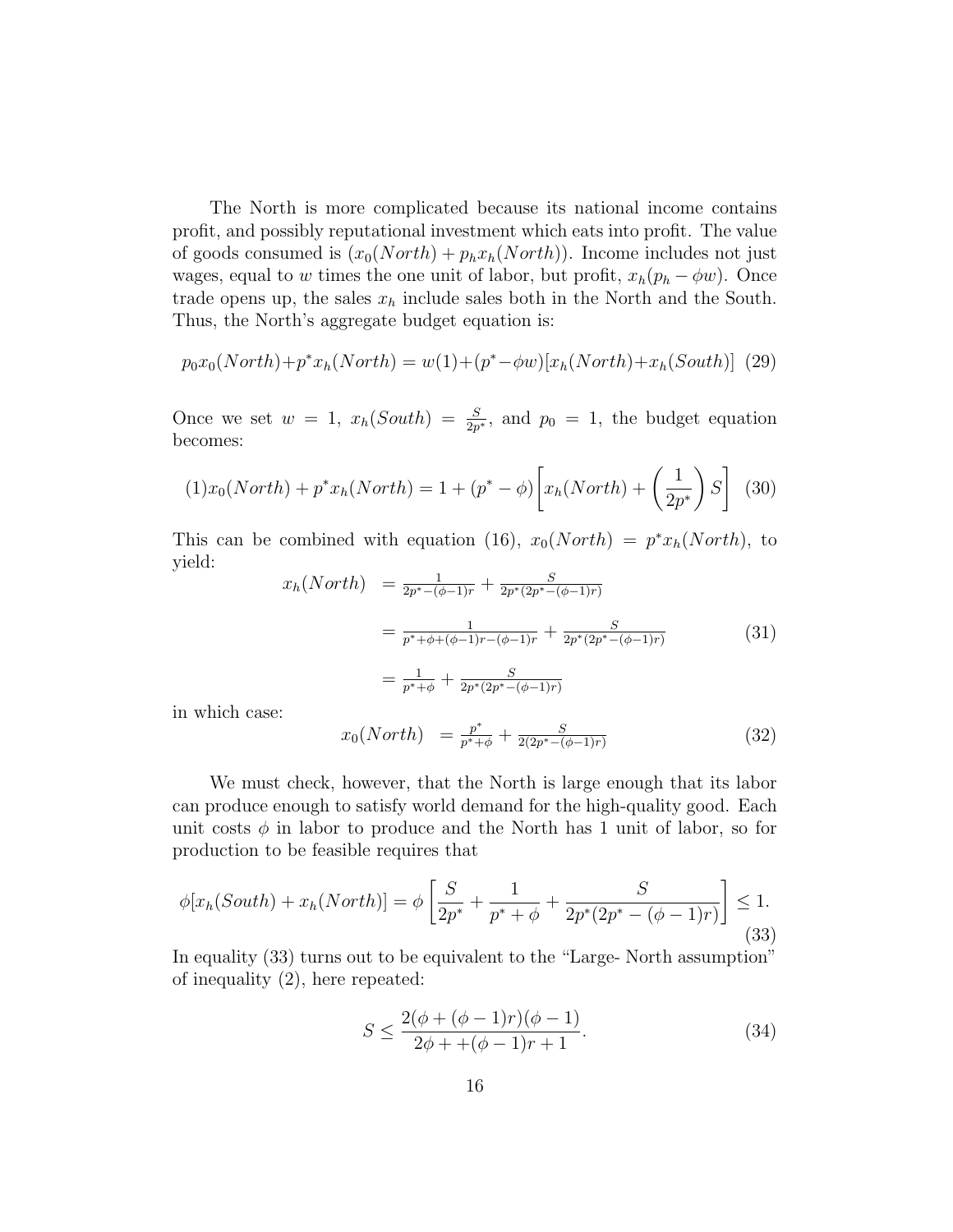The North's consumption per capita of the simple good is higher than the South's (which is  $1/2$ ). Under autarky, we have seen from equation  $(23)$ that  $x_0(North) = \frac{p^*}{p^*+1}$  $\frac{p^*}{p^*+\phi}$ , so the North's consumption of the simple good rises with free trade. It rises in proportion to the size  $S$  of the South, since the North is now earning profits from Southern sales. Similarly, the North's consumption of the high-quality good is higher than under autarky (when it equals just the first term of equation [\(32\)](#page-15-1)) and higher than the South's consumption under free trade (since  $\frac{1}{p^*+\phi} > \frac{1}{2p}$  $\frac{1}{2p^*}$ , even if  $S=0$ .)

Just as under autarky, Northern welfare is not so high if it must use reputational investment. If the opening up of trade is unforeseen, however, and it is incumbent firms that export to the South, the reputational investment under autarky will not eat up the entire Northern profit. It will at most eat up the expected autarky profit, leaving the export profits undissipated.

In short, free trade increases the welfare of both countries. The South benefits because its prices change and it starts to consume the high-quality experience good. The North benefits because though its prices do not change, its income increases as a result of pure profits from exports to the South.

#### 6. The Small-North Case

The analysis above assumed that the North was large enough to supply both its own demand for the high-quality good and the South's demand at the quality-ensuring price of  $p^*$ . What if that is not true? I will not analyze this case in detail, but I will outline what will happen if assumption [\(2\)](#page-4-1) is false because the South is too large relative to the North.

There would then be excess demand for the high-quality good at the price of  $p^*$ . Thus,  $p_h$  would have to rise above  $p^*$  once trade opened up. If it rose above  $p_h$  without any further changes, however, Northern firms would be earning more than the profit necessary to give them an incentive to produce high-quality. They would therefore bid up the price of their input, labor, until their profits were again at the minimum level necessary to make them indifferent between high and low quality. This might occur at a some price for the high-quality good in the interval  $(p^*, \theta)$ , or the price might rise all the way to  $p_h = \theta$ , in which case consumers would be indifferent between high and low quality.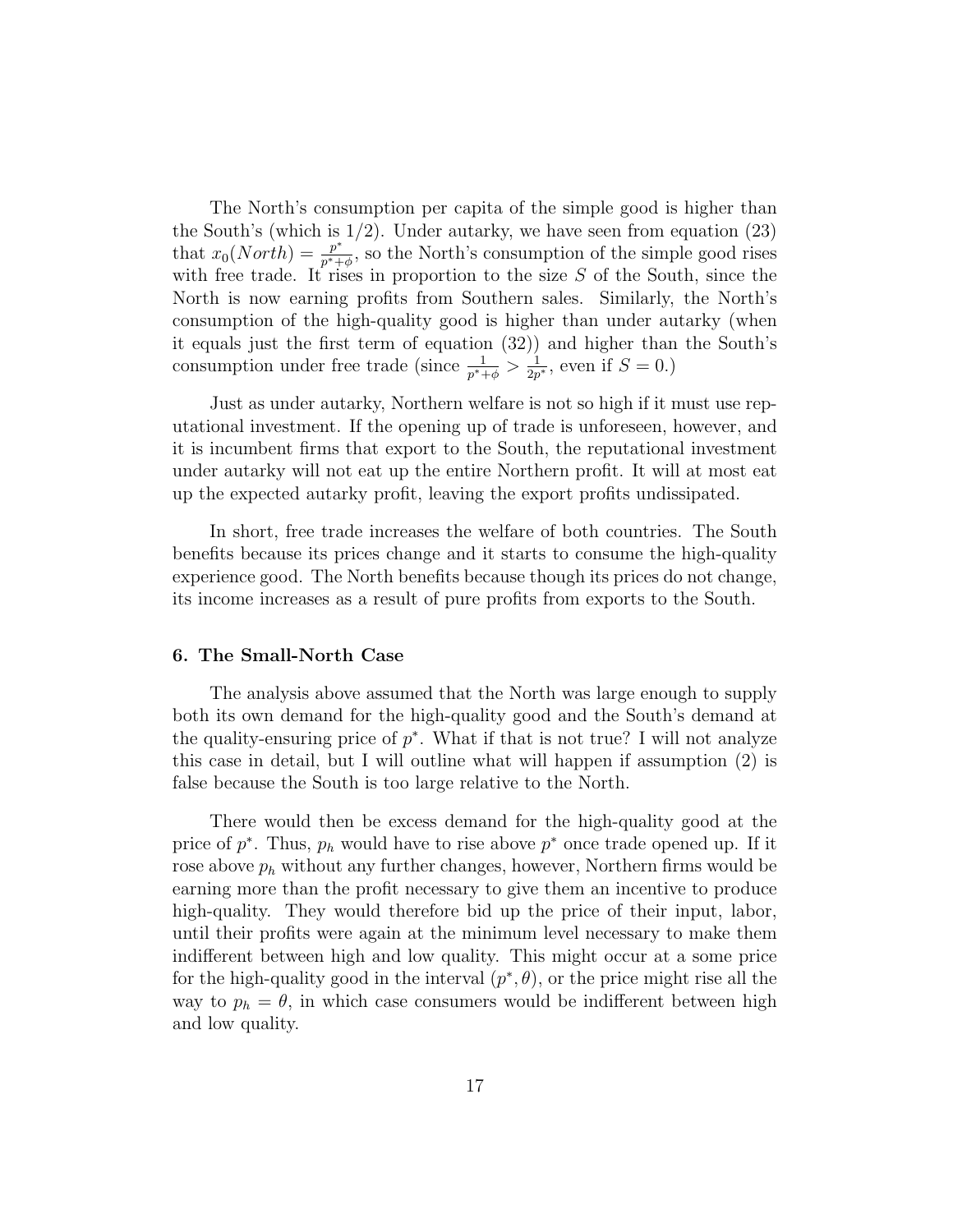If  $p_h$  is in the interval  $(p^*, \theta)$  then the North will specialize in the highquality good, exporting some of it to the South, and the South will specialize in the low-quality good, exporting some to the North. Compared to autarky, the North will be better off, since it will be exporting to the South at a profit to the firms and a higher wage to the workers. The South will also be better off than under autarky, since it will pay a price of less than  $\theta$  for high quality.

If  $p_h$  rises aqll the way to  $\theta$ , then the North will specialize in the highquality good, exporting some of it to the South, and the South will produce both the simple good and the low-quality good, exporting some of the simple good to the North. Trade will help the North since it will be exporting to the South at a profit to the firms and a higher wage to the workers. Trade will have no effect on the South's welfare, since Southern consumers will be paying a price high enough to be indifferent between the low quality they used to solely consume and the high quality that is their new alternative.

# 7. Other Models of Quality and Trust

### A Technology Model of Quality Differences across Countries

How does the trust model compare with a purely technological model of quality differences across countries? Recall that a technology model has the problem of explaining why technology cannot be transferred from country to country.

The present model could easily be converted to a model of technology differences between countries: simply assume that consumers observe quality before purchase, and that one unit of the high-quality reputation good costs  $\phi_n < \theta < \phi_s$  units of labor to produce in the North and the South. If we worked out this model (as I did in the working paper version of this article, Rasmusen [2006]), we would find that under autarky the South would produce only the low-quality experience good, the North would produce only highquality, and welfare would be higher in the North. Opening up trade would cause the South to specialize in the simple good, exporting some of it to the North and consuming the rest. The North would produce the simple good and the high-quality good, and would export some of the high-quality good to the South. The price of the experience good would rise in the South, but the quality would rise even more. All that is just as found in the paragraphs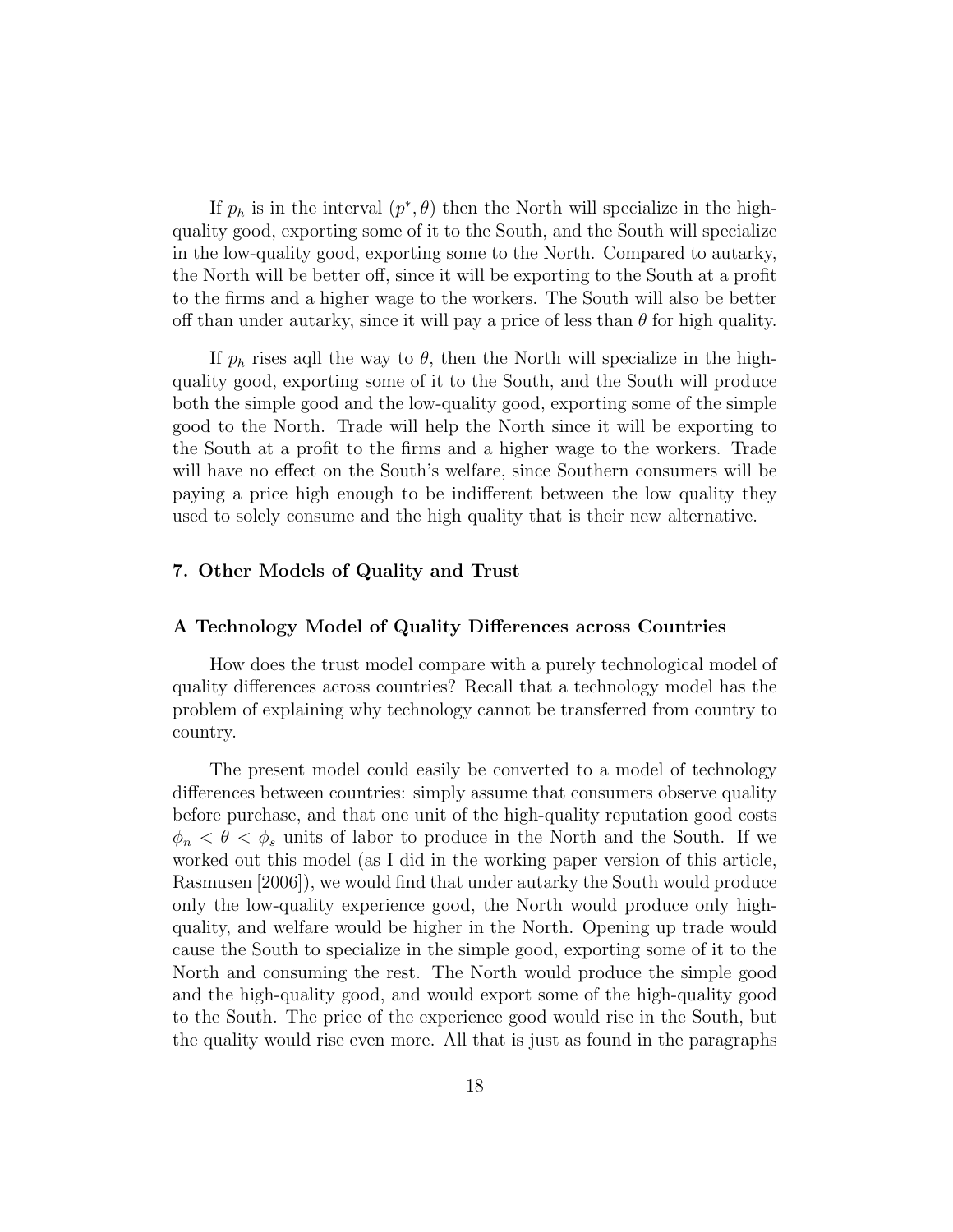above. The difference comes in welfare: in the technology model, the North's welfare is unaffected by trade and the South's per capita utility in the South rises all the way to the North's level; in the trust model, both countries gain from trade, but the South's utility is still lower than the North's.

#### A Legal Model of Quality Differences across Countries

Another reason for quality differences across countries is differences in laws. One country might have higher quality products because it has laws requiring high quality or because it has laws forbidding false claims of high quality.

The trust model is easily adapted to include such laws. Either kind of law would result in companies producing only high quality, either because low quality would be illegal or because low quality would be outsold by high quality. The differences in the outcome is that welfare would be even higher than in the trust equilibrium because the price of the high-quality good would be lower:  $p_h = \phi$  instead of  $p_h = p^*$ . Its price would equal its cost, instead of being higher, and sellers would earn zero profit. A consequence of profits being zero is that after trade opened up, the North's welfare would be unchanged compared to autarky, and the South's welfare would rise to equal the North's.

Good laws are certainly helpful in promoting efficiency. Prohibiting fraud certainly encourages quality to be higher. Requiring minimum quality levels also can raise quality, though government failure often results in mandated quality being too high so as to raise the wages and profits of politically influential producers. Between the risk of government failure and the difficulty of legal enforcement of quality standards for subjective characteristics such as the quality of software's documentation or the reasonableness of an insurance claims adjuster, however, laws are not a panacea for product quality.

# The Literature on Trust Differences Across Countries

Having shown how trust works in this context, it is now possible to contrast it with other models of trust in international trade and development.

First, note that trust is not mediated by institutions in the present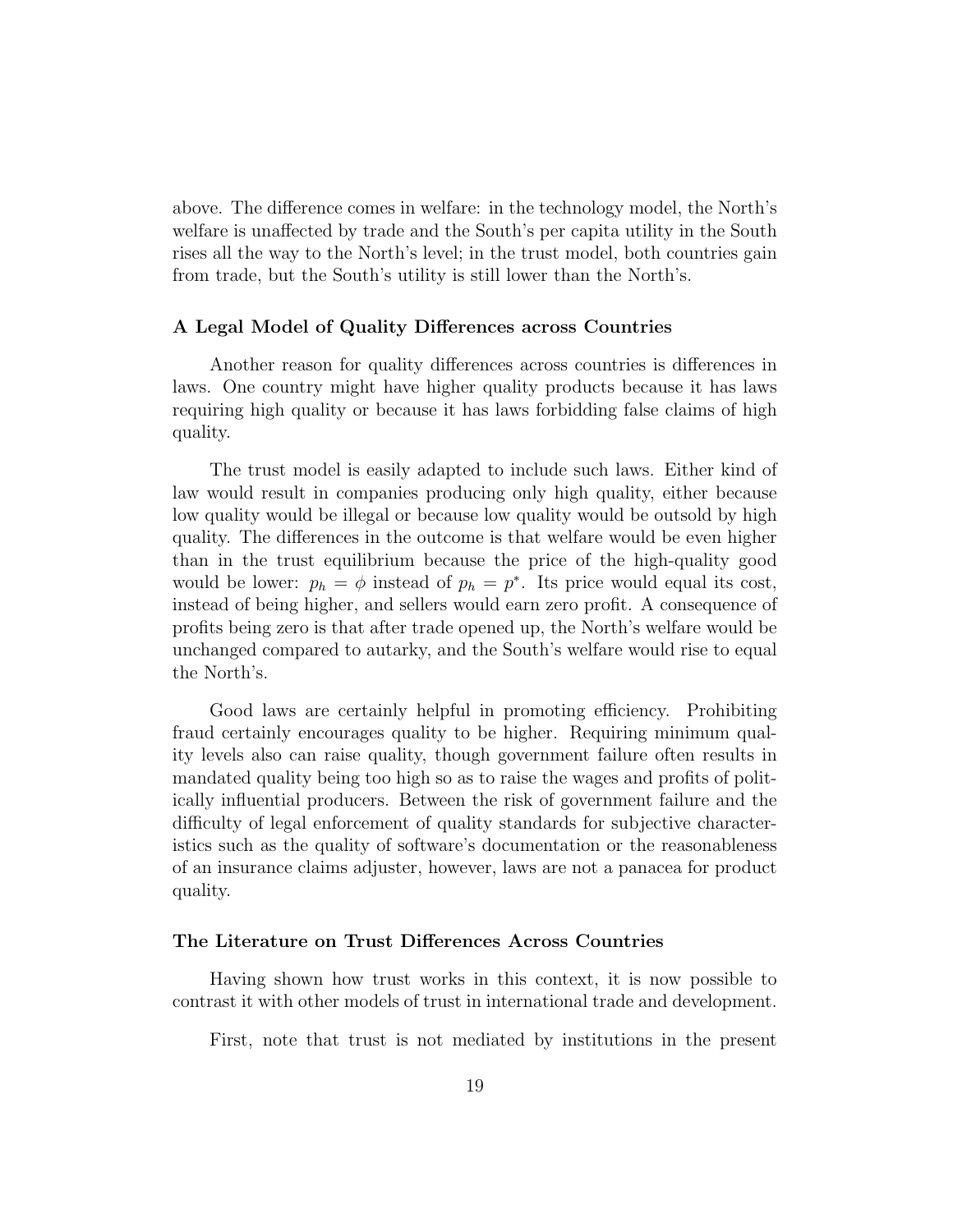model. Particular institutions may create optimistic expectations by a general atmosphere of trust, omething akin to trust in the literature on social capital by Robert Putnam (2000) and others. Trust here, however, is trust between buyers and sellers, not trust established by government or private institutions or trust that generates good institutions. Much recent work, e.g. Acemoglu, Johnson & Robinson (2002), has suggested that differences in institutions can explain trade and backwardness. It might be, for example, that the quality of a country's institutions explain its tendency to trade complex products, as in Berkowitz, Moenius & Pistor (2003) and Moenius & Berkowitz (2004). Here, however, good institutions— e.g. laws against fraud— are not the reason for high quality.

Similarly, Levchenko (2006), though using a model adapted from industrial organization, asks the question of how institutions affect trade. Levchenko's starting point is that institutions, modelled as a technological feature, matter more in some sectors than others. He parameterizes institutional quality following the style of Caballero & Hammour (1998), which in turn is in the spirit of the contractual incompleteness approach of Hart & Moore (1990). Institutions affect not just overall productivity, but the relationship between different factors, whose ability to contract with each other depends on institutions such as the laws and the courts. Levchenko starts, as the present paper will, with a model in which North and South differ in technology, leading to a standard difference in comparative advantage. In Levchenko's version of this model, the South gains more than the North from trade. He then develops a Grossman-Hart-Moore model in which factors are rewarded differently across industries. Some industries depend more on institutions, and labor in those industries earns higher wages. After trade opens up, though, the North's advantage in those industries captures those "good jobs" from the South. Levchenko provides empirical support for the pattern of trade he predicts: the United States imports more from countries that have good institutions, but only in industries that involve more complicated production. Levchenko's model is based on trust, like the reputation model's, but it is trust between producers rather than between producer and consumer.

Several articles in international trade, on the other hand, do look at the relationship between trust, price, and reputation. The closest in assumptions to the present one is Falvey ( 1989), which also uses a version of the Klein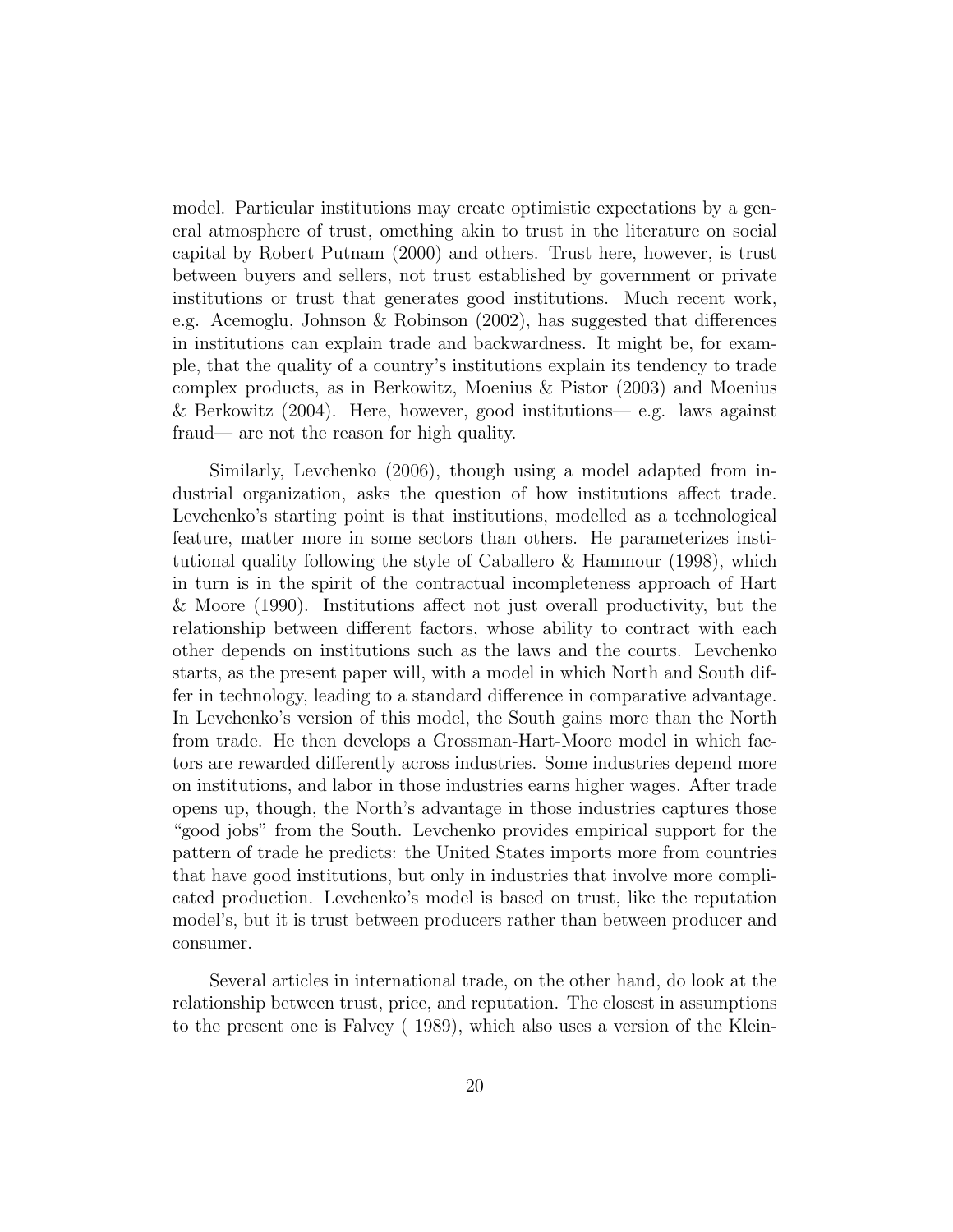Leffler reputation model and asks how reputation will affect trade patterns. The key assumption in that paper is that consumers know the reputations of domestic firms but not foreign firms, and this ignorance leads to a bias against imported goods. In the present paper, we have assumed that firms could take their reputations abroad with them, and that consumers had no bias in favor of or against foreign goods per se. That, in combination with consideration of the possibility of multiple equilibria, will lead us to the conclusion that a country that exports in equilibrium has an advantage in quality, not a disadvantage.

Basu & Chau (1998) does not use a Klein-Leffler model, but their model has some of the same flavor. In it, there are both differences in both reputation and technology in North and South. Consumers all prefer high quality to low, but the extent to which they do depends on income. Each country has many firms differing in their production costs for high quality. Each consumer chooses a particular firm's product to sample, after which he receives a noisy signal of that product's quality. He may consume that product, or sample another instead. Thus, there is one period of consumption, preceded by sampling. Firms have some incentive to produce high quality, since that reduces the probability that consumers will get a bad signal and refuse to buy. Thus, the percentage of firms that chooses high quality depends on the prices they expect from high and low quality. Since consumers only observe country of origin and price before shopping, if they expect the South to have low quality, more Southern firms will choose low quality, hoping to get a good signal by accident. If Southern general reputation and price were to rise, that would increase the profit margin that a Southern firm would lose if consumers rejected its product and increase the number of Southern firms that would find high quality profitable. The driving force is the consumer's ability to roughly test the quality of the product, not the present model's multiple periods and incentive for a firm to maintain its reputation; in the Basu-Chau model, firms are anonymous except for their country of origin. Both models, however, show mechanisms by which higher prices can make firms prefer to produce high instead of low quality, and in both models the reputations– of countries in Basu- Chau and of firms in the present paper– arise from exogenous expectations but are self-fulfilling.

Chisik (2003) notes that a country will tend to specialize in the goods for which it has good reputations, and that good reputations increase a coun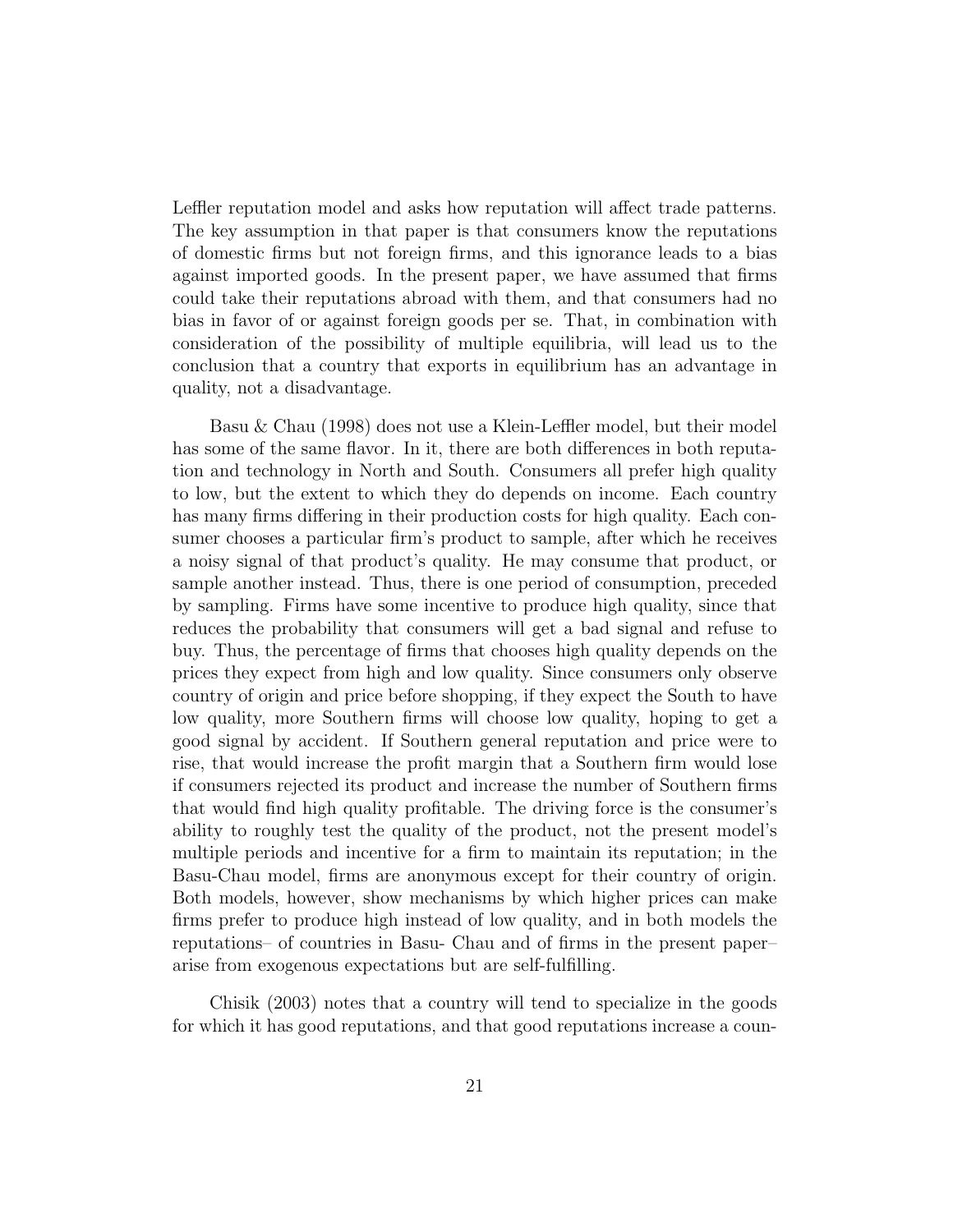try's welfare. His model has three features absent in the present paper: ( 1) Some firms can produce high quality at lower cost than others; (2) Firms can signal their quality, though noisily, by a signalling expenditure; and (3) Reputation for high quality is the same for all firms in an industry from a given country, pooling together the bottom firms and the top firms in the eyes of foreign consumers. Feature (1) means that a country will tend to specialize in the high-quality good if its firms have a technological advantage in quality production. This is an advance on simple models of technological advantage because when quality is unobservable it is hard for a company to convince customers that it can produce high quality at low cost. Technological advantage plus reputation is needed. Feature (2) would be irrelevant in the present model, since signalling can be effective only under the singlecrossing property that firms differ in inherent type (their technologies), which the present paper does not allow. Feature (3) means that a country should subsidize high quality because the low-quality firms are dragging down the country's general reputation.

Haucap, Wey & Barmbold (2000) combine a reputation model of a monopolist whose quality type is unobservable to buyers with signalling by location choice (a model similar in style to the purely domestic production model of Rasmusen & Perri  $(2001)$  in which firms signal by capital expenditure). The central idea is that only a monopolist with a low marginal cost for high quality would survive in a high-wage, high-tax country, whereas in a low-wage, low-tax country such a firm would be unable to differentiate itself from a firm with a higher marginal cost for quality whose optimal strategy is to produce low quality and cheat the consumer. Hence, consumers will pay high prices for high quality from the richer country, but will expect (and get) low quality from the poor country. Unlike the present paper's model, that of Haucap et al. is partial rather than general equilibrium and monopolistic rather than competitive, but the main differences are that in the present paper firms are ex ante identical, and it is the firm's identity—-pure reputation—-rather than some signal such as location that gives consumers confidence in its quality.

The present paper shows that quality differences can be driven by reputation alone– that multiple equilibria with rational expectations exist. A country is fortunate if it has firms for which consumers have optimistic expectations. Such firms will dominate sales in their own country, and will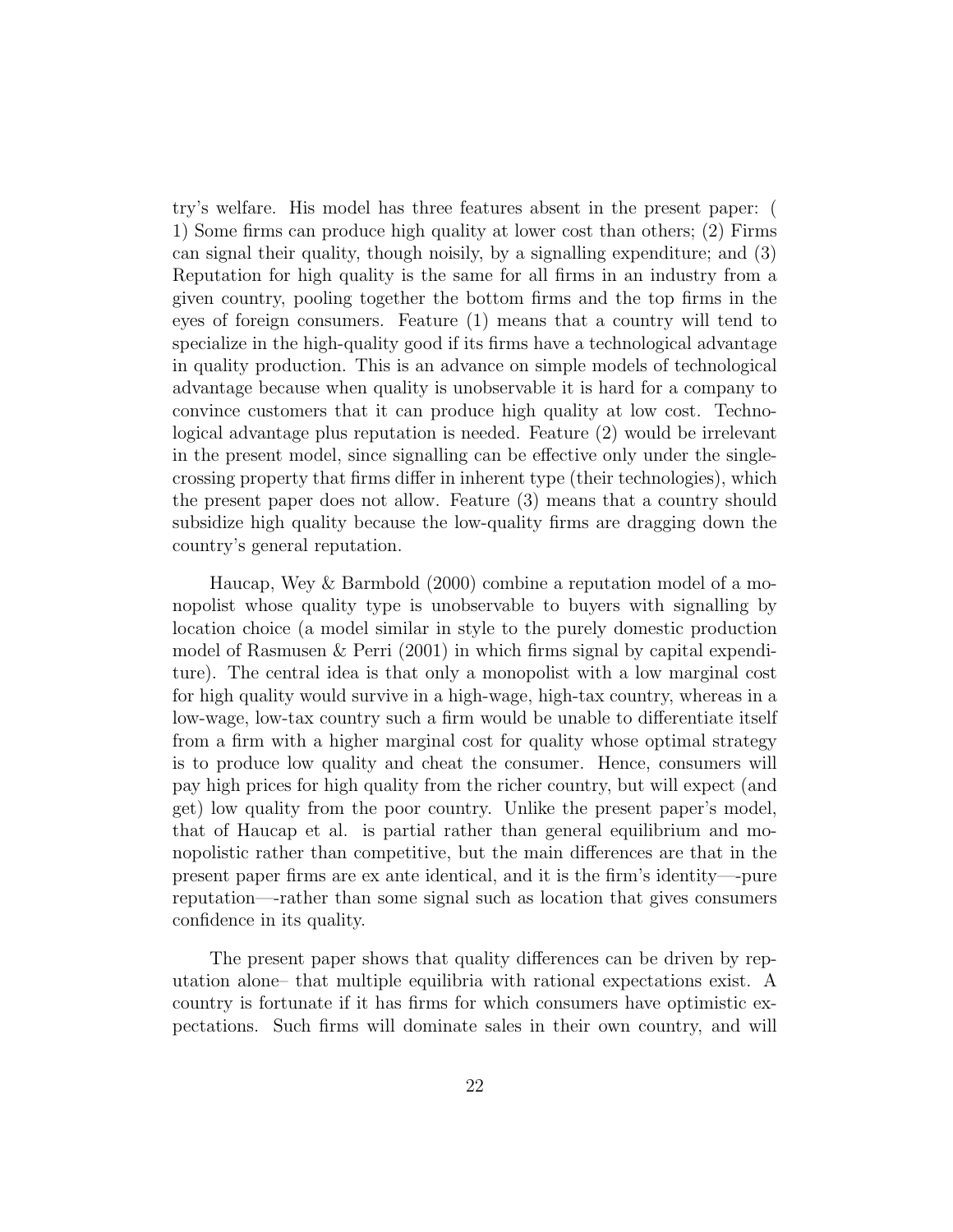export to a country for whose firms consumer only have pessimistic expectations. This is not as good for the importing country as if it had optimistic expectations for its own firms, but it is better than autarky.

How might the present model be tested? Its explanation is based on the idea that certain companies have reputations for producing high quality that cannot be guaranteed by pre-purchase observation or by contract. This implies that the quality differences should exist only for certain types of products and companies. There should be no quality differences between countries in standardized commodities or manufactured goods where the grade and the terms of delivery can be easily measured and enforced in court. The quality differences should be largest for services, since service quality is hard to observe before purchase and hard to enforce, and for branded goods with features whose quality is hard to measure, e.g. automobiles, pharmaceuticals, computers. Where quality differences between countries are large, we should also see production in the high-quality country dominated by older firms, which have had time to build up reputations. A country's reputation for high quality would really consist, in this model, of an aggregate of its companies' reputations for high quality. An implication is that consumers or retailers, while believing that Northern firms in general are trustworthy, would be more doubtful if they know the Northern firm in question is a recent start-up.

# 7. Concluding Remarks

In the trust model, even when two countries have identical technologies and endowments, differences in expectations can lead to different autarky welfares and to gains from trade by both a small country (which obtains better prices) and a large country (which gains extra profits). In one country, firms produce high quality at a profit and consumers earn surplus from buying high quality even at premium prices. Firm compete, but they do not reduce their prices because consumers know that any firm doing so lacks enough of a profit margin to value its future reputation. In the other country, firms produce low quality because that is what consumers expect and no consumer will pay more for a purportedly better product. Trade allows the firms with valuable reputations, too valuable to risk by producing low quality, to sell in both countries instead of in just the rich country.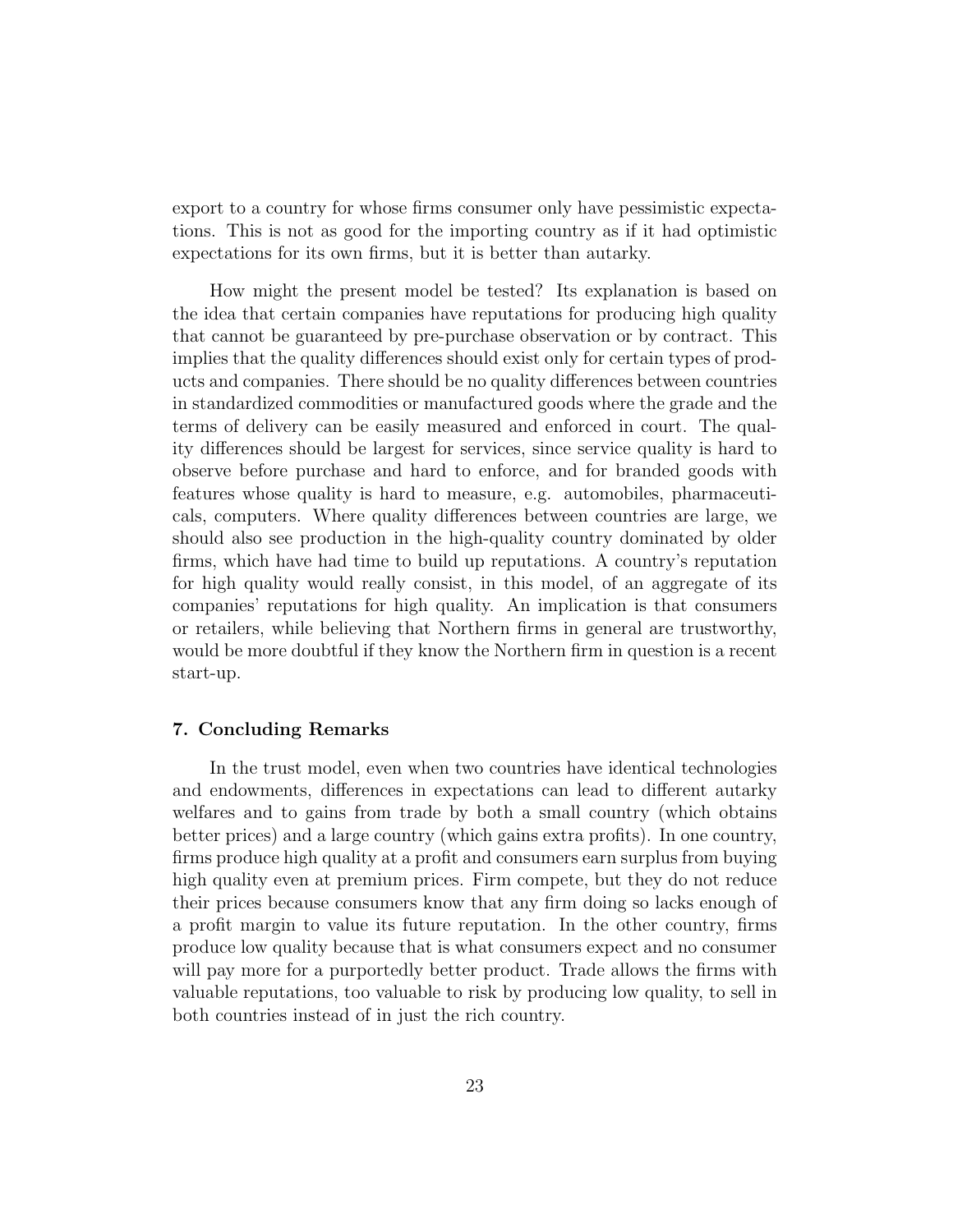As so often happens, this model is about economic development as well as about international trade. Much has been written about rapacious, selfdefeating governments whose incentives ruin their attempts to profit from their citizens. The story here is a private-sector analog: rapacious, selfdefeating firms whose incentives ruin their attempts to profit from their customers. Instead of the key to development being to change the structure of government and reduce rentseeking, it is to change consumer expectations in the product markets. If consumers expect high quality, they will get it. If they do not, quality will be low.

In broad terms, the reputation model shows how important reputation can be— behaving, even, like another factor of production. A nation with a greater factor endowment will have higher utility, and one could view good seller reputations as something like a factor of production. Like technology but unlike most factors, however, reputation is nonrivalrous. A firm with a good reputation can expand its output without extra cost, including expanding to a different country. That may be too strong a claim—reputation can be conveyed at zero cost in this model, but in the real world, consumers do need to learn of a firm's reputation, even if the reputation is already established for most consumers. But it does ring true that a firm with the valuable attribute of a reputation for good quality will have lower costs of extending that reputation to new markets than a firm that must start from scratch. If so, one of the benefits of international trade is to expand high-quality firms with good reputations across the world.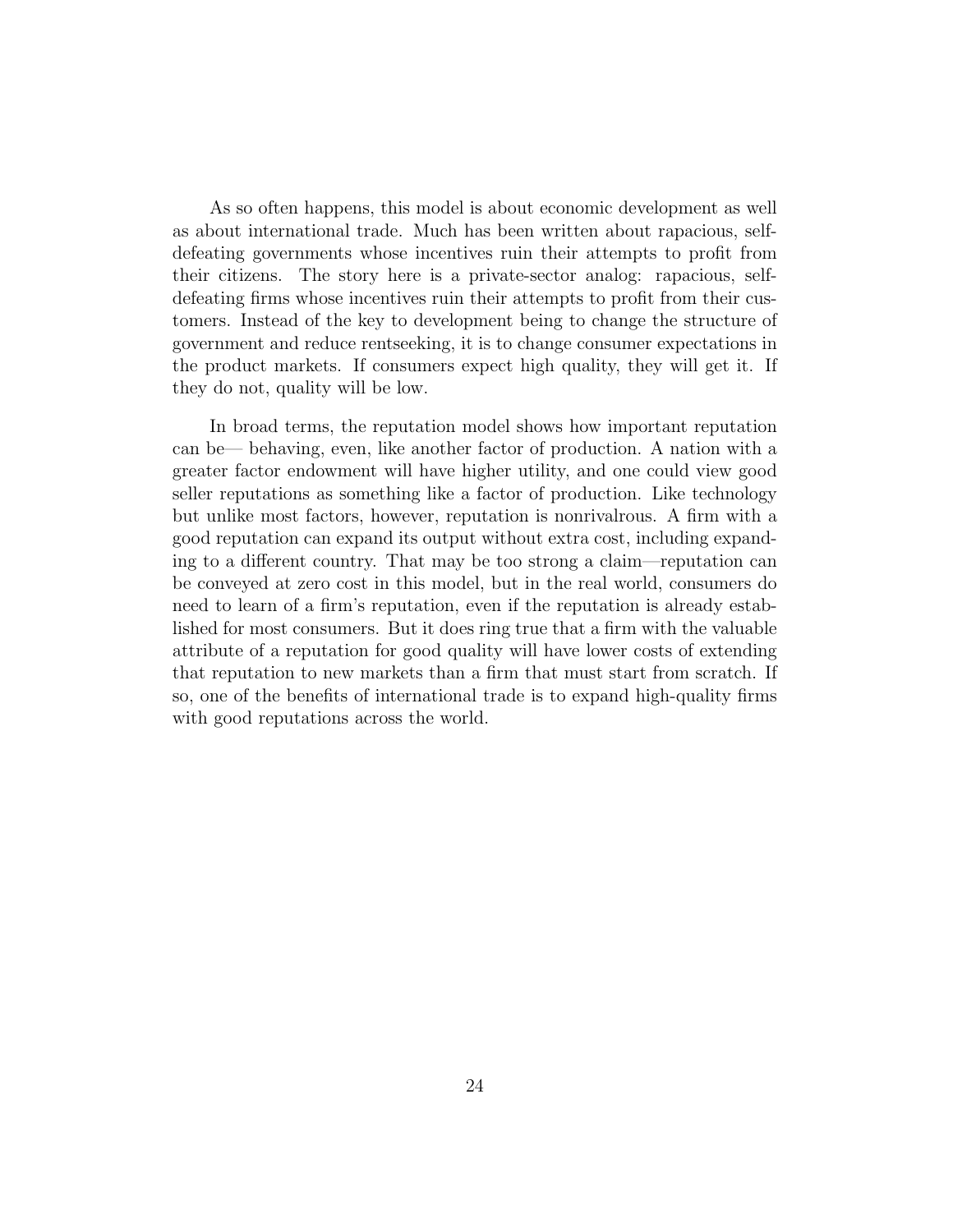## References

- Acemoglu, Daron, Simon Johnson & James Robinson (2002) "Reversal of Fortune: Geography and Institutions in the Making of the Modern World Income Distribution," Quarterly Journal of Economics, 117(4): 1231-1294 (November 2002).
- Akerlof, George (1970) "The Market for Lemons: Quality Uncertainty and the Market Mechanism," Quarterly Journal of Economics, 84(3): 488- 500 (August 1970).
- Allen, Franklin (1984) "Reputation and Product Quality," RAND Journal of Economics, 15 (3): 311-327 (Autumn 1984).
- Bagwell, Kyle & Michael H. Riordan (1991) "High and Declining Prices Signal Product Quality," American Economic Review, 81(1): 224-239 (March 1991).
- Bagwell, Kyle & Robert Staiger (1989) "The Role of Export Subsidies when Product Quality Is Unknown," Journal of International Economics, 27(1-2): 69-89 (August 1989).
- Basu, Arnab K. & Nancy Chau (1998) "Asymmetric Country- of- Origin Effects on Intraindustry Trade and the International Quality Race," Review of Development Economics, 2 (2): 140-166 (June 1998).
- Berkowitz, Daniel, Johannes Moenius & Katharina Pistor (2003) "Law, Trade and Product Complexity," working paper, Northwestern University.
- Caballero, Ricardo & Mohamad Hammour (1998) "The Macroeconomics of Specificity,"Journal of Political Economy, 106(4): 724-767 ( August 1998).
- Chisik, Richard (2003) "Export Industry Policy and Reputational Advantage," Journal of International Economics, 59(2): 423- 451 (March 2003).
- Choi,Yo Chul, David Hummels &Chong Xiang (2006) "Explaining Import Variety and Quality: The Role of the Income Distribution," NBER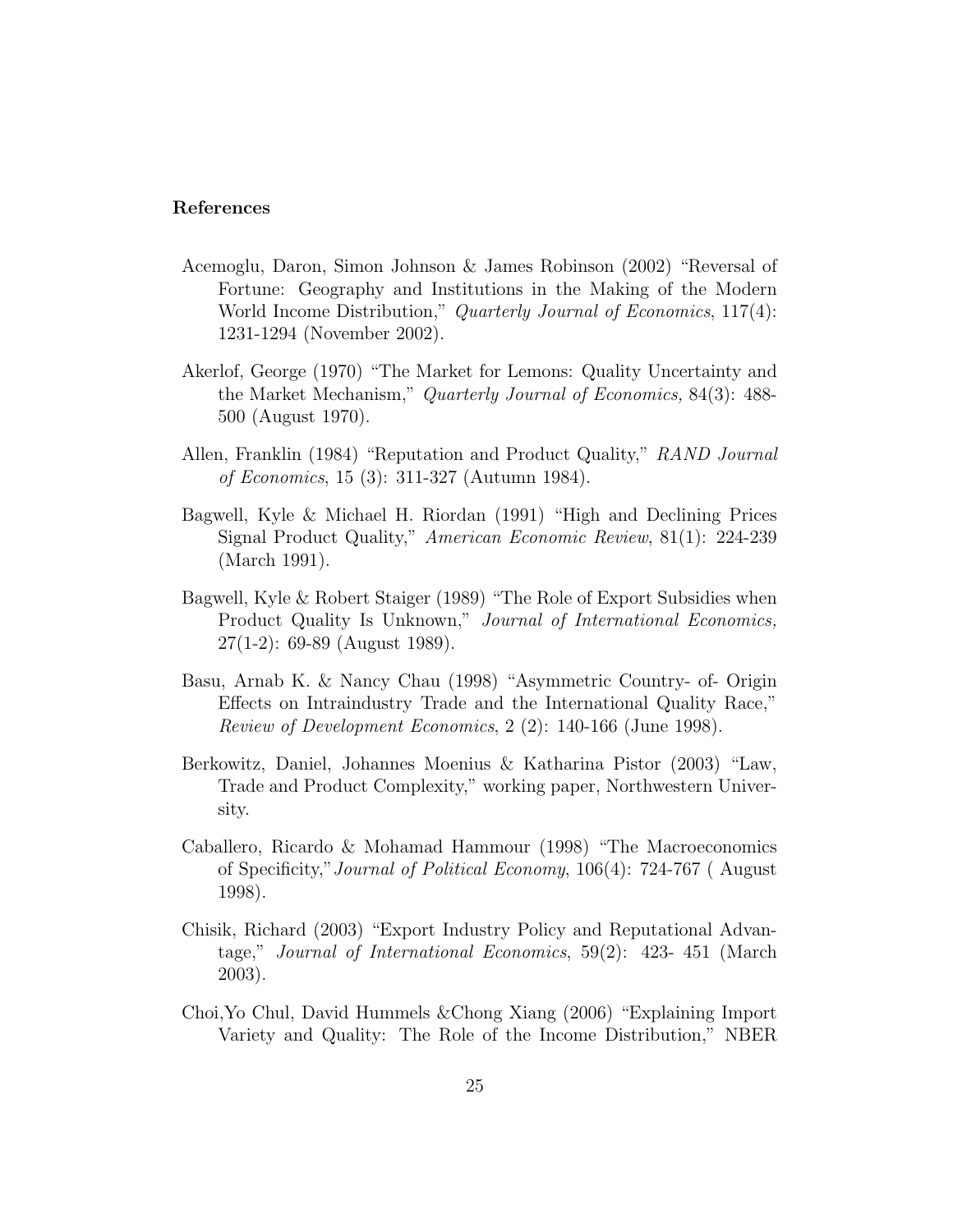Working Paper No. 12531, September 2006, [http://www.nber.org/]( http://www.nber.org/papers/w12531) [papers/w12531]( http://www.nber.org/papers/w12531).

- Falvey, Rodney (1989) "Trade, Quality Reputations and Commercial Policy," International Economic Review, 30(3): 607-622 (August 1989).
- Farrell, Joseph (1986) "Moral Hazard as an Entry Barrier," RAND Journal of Economics, 17:(3):440-449 (Autumn 1986).
- Flam, Harry & Elhanan Helpman (1987) "Vertical Product Differentiation and North-South Trade," American Economic Review, 77(5): 810-822 (December 1987).
- Grossman, Gene & Elhanan Helpman (1991) Innovation and Growth in the Global Economy, Cambridge MA: MIT Press, 1991.
- Hallak, Juan Carlos (2006) "Product Quality and the Direction of Trade," Forthcoming, Journal of International Economics 68(1): 238-265 (January 2006).
- Hallak, Juan Carlos & Peter K. Schott (2005) "Estimating Cross-Country Differences in Product Quality," [http://www-personal.umich.edu/]( http://www-personal.umich.edu/~hallak/hs82.pdf) [~hallak/hs82.pdf]( http://www-personal.umich.edu/~hallak/hs82.pdf), October 17, 2005.
- Hart, Oliver & John Moore (1990) "Property Rights and the Nature of the Firm," Journal of Political Economy, 98(6): 1119- 1158 (December 1990) .
- Haucap, Justus, Christian Wey & Jens Barmbold (2000) "Location Costs, Product Quality and Implicit Franchise Contracts," Journal of International Economics, 52(1): 69-87 (October 2000).
- Hummels, David & Peter J. Klenow (2005) "The Variety and Quality of a Nation's Trade," American Economic Review, 95( 3): 704-723 (June 2005).
- Johansson Johny K. & Israel D. Nebenzahl (1986) "Multinational Production: Effect on Brand Value," Journal of International Business Studies, 17(3): 101-126 (Autumn 1986).
- Keller, Wolfgang (2004) "International Technology Diffusion," Journal of Economic Literature, 42(3): 752-782 (September 2004).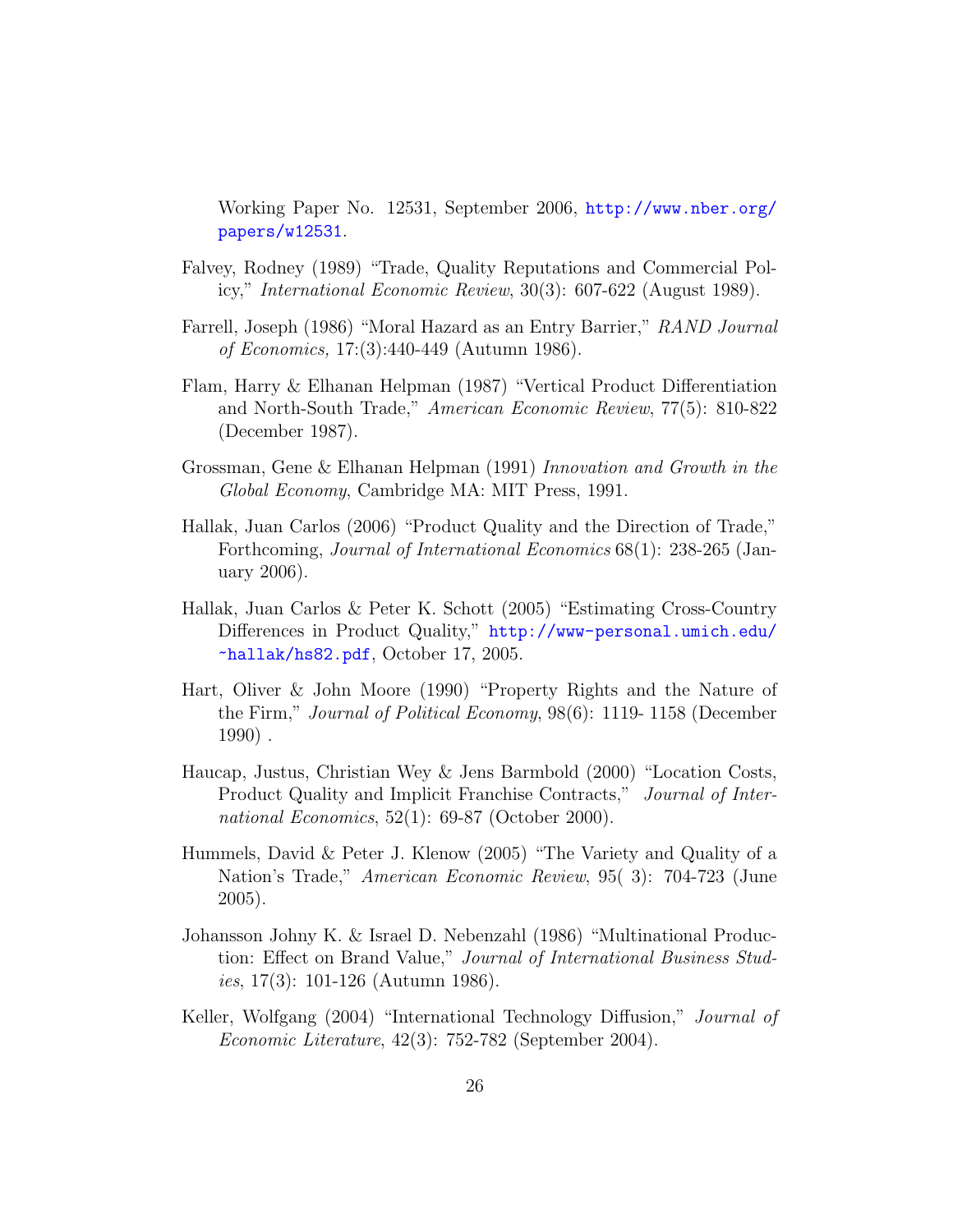- Klein, Benjamin & Keith Leffler (1981) "The Role of Market Forces in Assuring Contractual Performance," Journal of Political Economy, 89(4): 615-641 (August 1981).
- Levchenkco, Andrei (2006) "Institutional Quality and International Trade," forthcoming, Review of Economic Studies, September 2006. [http://]( http://alevchenko.com/Levchenko_Institutions_Trade_Final.pdf) [alevchenko.com/Levchenko\\_Institutions\\_Trade\\_Final.pdf]( http://alevchenko.com/Levchenko_Institutions_Trade_Final.pdf).
- Macaulay, Stewart (1963) "Non-Contractual Relations in Business," American Sociological Review, 28: 55-70 (February 1963).
- Linder, Staffan (1961) An Essay on Trade and Transformation, . Almqvist & Wiksell, Stockholm.
- Moenius, Johannes & Daniel Berkowitz (2004) "Institutional Change and Product Composition: Does the Initial Quality of Institutions Matter?" William Davidson Institute Working Paper Number 662 (February 2004), [http://www.pitt.edu/~dmberk/dev&tr0204.pdf]( http://www.pitt.edu/~dmberk/dev&tr0204.pdf)
- Milgrom, Paul & John Roberts (1986) "Price and Advertising Signals of Product Quality,"Journal of Political Economy, 94(4): 796-821 (August 1986).
- Murphy, Kevin M. & Andrei Shleifer (1997) "Quality and Trade," Journal of Developmental Economics, 53(1): 1-15.
- Navaretti, Giorgio Barba & Isidro Soloaga (2001) "Weightless Machines and Costless Knowledge An Empirical Analysis of Trade and Technology Diffusion," World Bank working paper, [http://econ.worldbank.org/]( http://econ.worldbank.org/files/1720_wps2598.pdf) [files/1720\\_wps2598.pdf]( http://econ.worldbank.org/files/1720_wps2598.pdf).
- Papadopoulos N. & Heslop L. (2002) "Country Equity and Country Branding: Problems and Prospects," Journal of Brand Management, 9(4-5): 294-314 (April 2002).
- Pappu, Ravi, Pascale G. Quester, & Ray W. Cooksey (2007) "Country Image and Consumer-based Brand Equity: Relationships and Implications for International Marketing," Journal of International Business Studies, 38: 726-745.